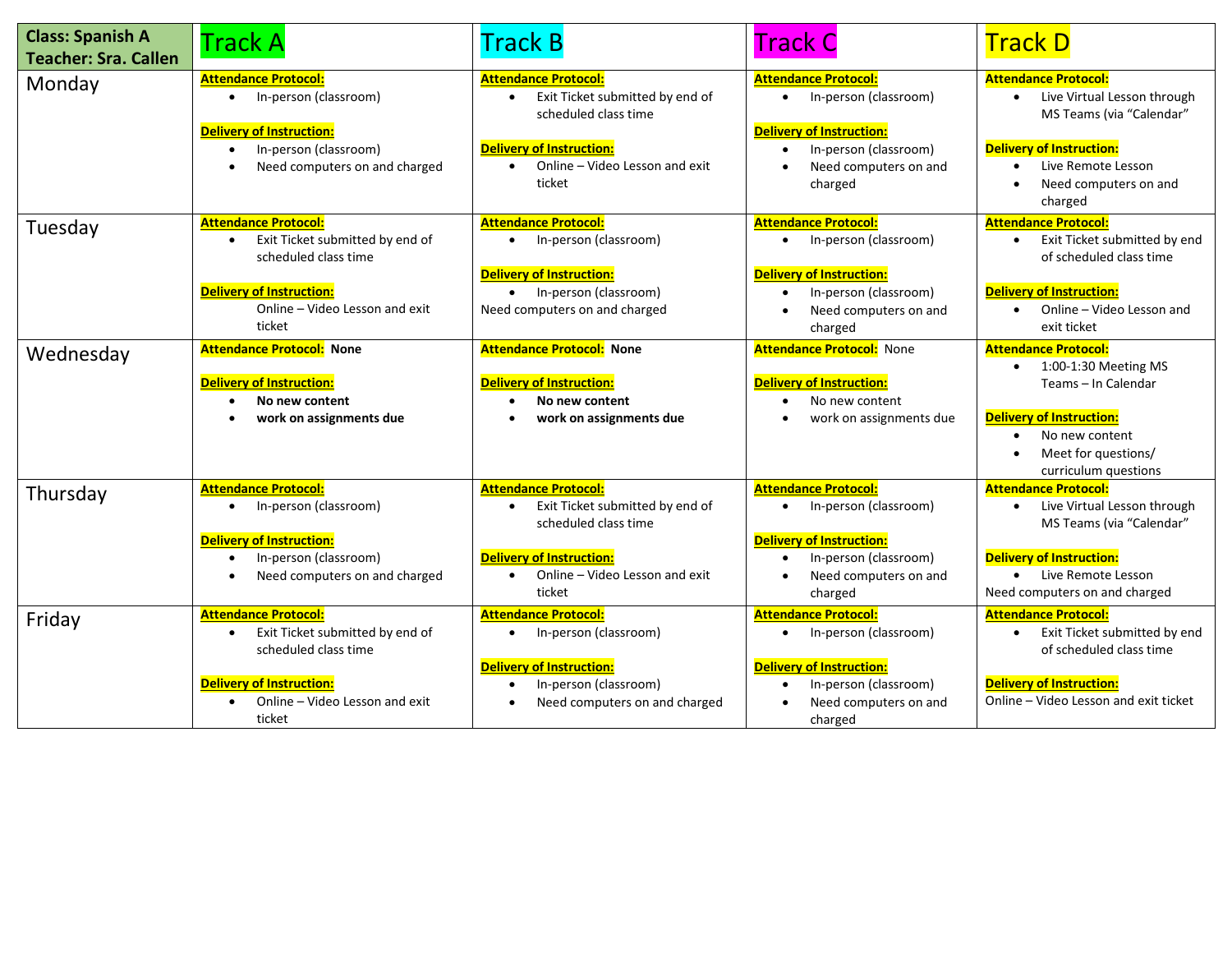| <b>Class: Science</b><br><b>Teacher: Straub</b> | <b>Track A</b>                                                                                                                                                                | <b>Track B</b>                                                                                                                                                                                           | <b>Track C</b>                                                                                                                                          | <b>Track D</b>                                                                                                                                                                                     |
|-------------------------------------------------|-------------------------------------------------------------------------------------------------------------------------------------------------------------------------------|----------------------------------------------------------------------------------------------------------------------------------------------------------------------------------------------------------|---------------------------------------------------------------------------------------------------------------------------------------------------------|----------------------------------------------------------------------------------------------------------------------------------------------------------------------------------------------------|
| Monday                                          | <b>Attendance Protocol:</b><br>• In-person (classroom)<br><b>Delivery of Instruction:</b><br>In-person (classroom)<br>$\bullet$<br>Need computers on and charged<br>$\bullet$ | <b>Attendance Protocol:</b><br>Check in with a message in CHAT<br><b>Delivery of Instruction:</b><br>Work on assignment from TEAMS                                                                       | <b>Attendance Protocol:</b><br>• In-person (classroom)<br><b>Delivery of Instruction:</b><br>In-person<br>Need computers on and<br>$\bullet$<br>charged | <b>Attendance Protocol:</b><br>Check in with a message via<br><b>CHAT on Teams</b><br><b>Delivery of Instruction:</b><br>Work on assignment from<br>$\bullet$<br><b>TEAMS</b>                      |
| Tuesday                                         | <b>Attendance Protocol:</b><br>Check in with message in CHAT on<br>$\bullet$<br>Teams<br><b>Delivery of Instruction:</b><br>Work on assignment from Teams<br>$\bullet$        | <b>Attendance Protocol:</b><br>In-person (classroom)<br>Computers need to be on and<br>charged<br><b>Delivery of Instruction:</b><br>In-person (classroom)<br>Need computers on and charged<br>$\bullet$ | <b>Attendance Protocol:</b><br>In-person<br>$\bullet$<br>Delivery of Instruction:<br>In-person<br>$\bullet$<br>Computers need to be on<br>and charged   | <b>Attendance Protocol:</b><br>Check in with message via<br>Chat on TEAMS<br><b>Delivery of Instruction:</b><br>Work on assignment from<br><b>TEAMS</b>                                            |
| Wednesday                                       | <b>Attendance Protocol:</b><br>Not applicable<br><b>Delivery of Instruction:</b><br>Not applicable                                                                            | <b>Attendance Protocol:</b><br>Not applicable<br><b>Delivery of Instruction:</b><br>Not applicable                                                                                                       | <b>Attendance Protocol:</b><br>Not applicable<br><b>Delivery of Instruction:</b><br>Not applicable                                                      | <b>Attendance Protocol:</b><br><b>Attend Teams Live meeting</b><br>at 10am<br><b>Delivery of Instruction:</b><br>Class meeting at 10am<br>$\bullet$<br>New content<br>Questions<br>New assignments |
| Thursday                                        | <b>Attendance Protocol:</b><br>In-person (classroom)<br>$\bullet$<br><b>Delivery of Instruction:</b><br>In person<br>Computers need to be on and<br>charged                   | <b>Attendance Protocol:</b><br>Send message in CHAT through<br><b>TEAMS</b><br><b>Delivery of Instruction:</b><br>Work on assignment in TEAMS<br>$\bullet$                                               | <b>Attendance Protocol:</b><br>In-person<br><b>Delivery of Instruction:</b><br>In-person<br>Computers need to be on<br>and charged                      | <b>Attendance Protocol:</b><br>Check in with message via<br>$\bullet$<br>teams on the CHAT feature<br><b>Delivery of Instruction:</b><br>Work on assignments in<br><b>TEAMS</b>                    |
| Friday                                          | <b>Attendance Protocol:</b><br>Send message via chat on TEAMS<br>$\bullet$<br><b>Delivery of Instruction:</b><br>Work on assignment in TEAMS<br>$\bullet$                     | <b>Attendance Protocol:</b><br>In-person<br><b>Delivery of Instruction:</b><br>In-person<br>Computers need to be on and<br>charged                                                                       | <b>Attendance Protocol:</b><br>In-person<br><b>Delivery of Instruction:</b><br>In-person<br>Computers need to be on<br>and charged                      | <b>Attendance Protocol:</b><br>Check in with teacher on<br><b>CHAT in TEAMS</b><br><b>Delivery of Instruction:</b><br>Work on assignments in<br><b>TEAMS</b>                                       |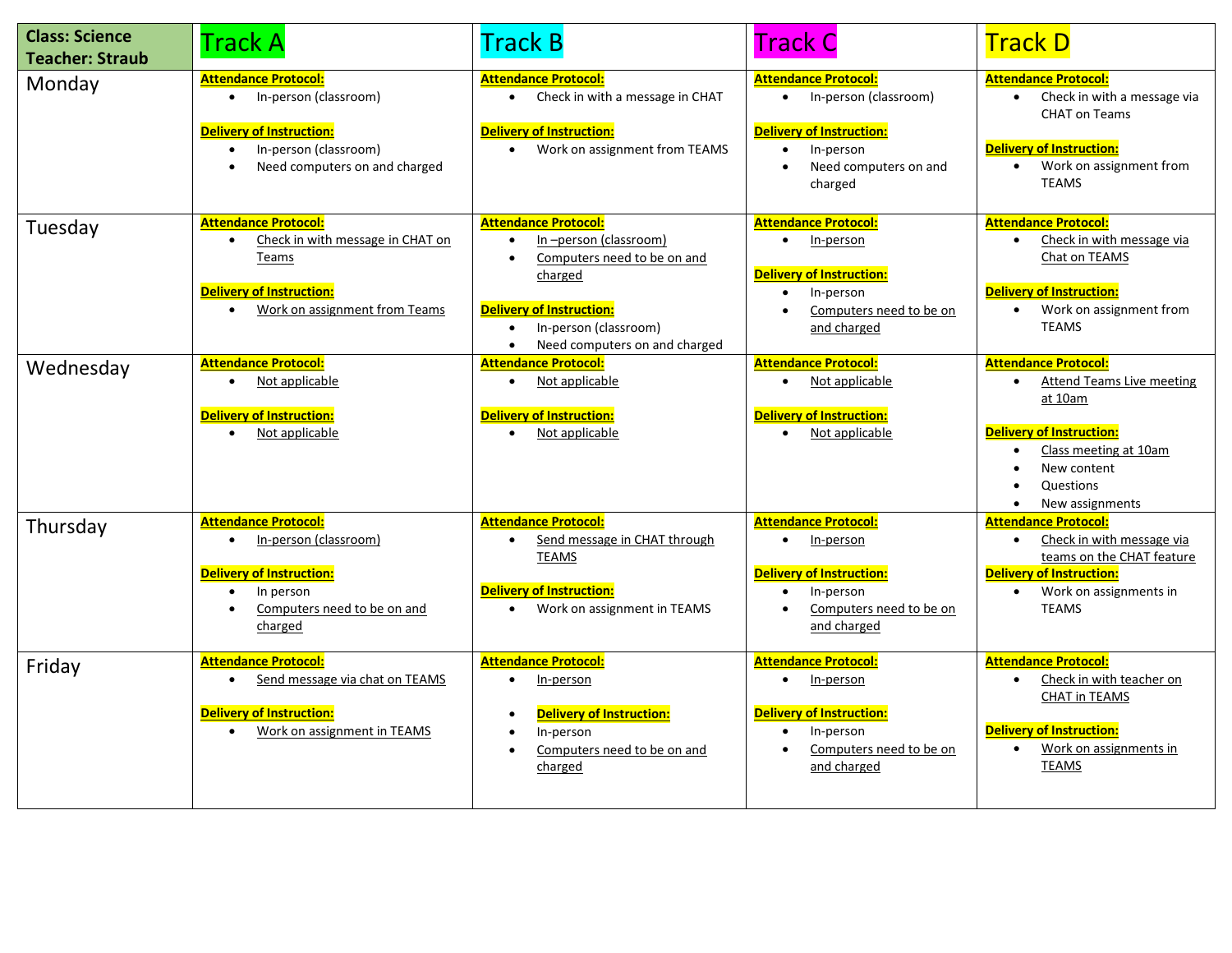| <b>Class: English</b><br><b>Teacher: Weiss</b> | <b>Track A</b>                                                                                                                                                               | <b>Track B</b>                                                                                                                                                | <b>Track C</b>                                                                                                                                                                     | <b>Track D</b>                                                                                                                                  |
|------------------------------------------------|------------------------------------------------------------------------------------------------------------------------------------------------------------------------------|---------------------------------------------------------------------------------------------------------------------------------------------------------------|------------------------------------------------------------------------------------------------------------------------------------------------------------------------------------|-------------------------------------------------------------------------------------------------------------------------------------------------|
| Monday                                         | <b>Attendance Protocol:</b><br>• In-person (classroom)<br><b>Delivery of Instruction:</b><br>In-person (classroom)<br>$\bullet$<br>Students need computers on and<br>charged | <b>Attendance Protocol:</b><br>Check-in via Chat in Teams<br><b>Delivery of Instruction:</b><br>Online Assignment from previous<br>in person class            | <b>Attendance Protocol:</b><br>• In-person (classroom)<br><b>Delivery of Instruction:</b><br>In-person (classroom)<br>Students need computers<br>on and charged                    | <b>Attendance Protocol:</b><br>Check-in via Chat in Teams<br>$\bullet$<br><b>Delivery of Instruction:</b><br>Recorded video<br>lesson via Teams |
| Tuesday                                        | <b>Attendance Protocol:</b><br>Check-in via Chat in Teams<br>$\bullet$<br><b>Delivery of Instruction:</b><br>Online assignment<br>$\bullet$                                  | <b>Attendance Protocol:</b><br>In-person (classroom)<br><b>Delivery of Instruction:</b><br>In-person (classroom)<br>Students need computers on and<br>charged | <b>Attendance Protocol:</b><br>In-person (classroom)<br><b>Delivery of Instruction:</b><br>In-person (classroom)<br>Students need computers<br>on and charged<br>Online assignment | <b>Attendance Protocol:</b><br>Check-in via Chat in Teams<br>$\bullet$<br><b>Delivery of Instruction:</b><br>Online assignment                  |
| Wednesday                                      | <b>Attendance Protocol:</b><br><b>Delivery of Instruction:</b>                                                                                                               | <b>Attendance Protocol:</b><br><b>Delivery of Instruction:</b>                                                                                                | <b>Attendance Protocol:</b><br><b>Delivery of Instruction:</b>                                                                                                                     | <b>Attendance Protocol:</b><br>9:00 AM Teams<br>Meeting<br><b>Delivery of Instruction:</b><br>Check in<br>$\bullet$                             |
| Thursday                                       | <b>Attendance Protocol:</b><br>In-person (classroom)<br><b>Delivery of Instruction:</b><br>In-person (classroom)<br>$\bullet$<br>Students need computers on and<br>charged   | <b>Attendance Protocol:</b><br>Check-in via Chat in Teams<br><b>Delivery of Instruction:</b><br>Online assignment                                             | <b>Attendance Protocol:</b><br>In-person (classroom)<br><b>Delivery of Instruction:</b><br>In-person (classroom)<br>Students need computers<br>on and charged                      | <b>Attendance Protocol:</b><br>Check-in via Chat in Teams<br><b>Delivery of Instruction:</b><br>Recorded video lesson via<br>$\bullet$<br>Teams |
| Friday                                         | <b>Attendance Protocol:</b><br>Check-in via Chat in Teams<br>$\bullet$<br><b>Delivery of Instruction:</b><br>Online assignment<br>$\bullet$                                  | <b>Attendance Protocol:</b><br>In-person (classroom)<br><b>Delivery of Instruction:</b><br>In-person (classroom)<br>Students need computers on and<br>charged | <b>Attendance Protocol:</b><br>In-person (classroom)<br><b>Delivery of Instruction:</b><br>In-person (classroom)<br>Students need computers<br>on and charged<br>Online assignment | <b>Attendance Protocol:</b><br>Check-in via Chat in Teams<br>$\bullet$<br><b>Delivery of Instruction:</b><br>Online assignment<br>$\bullet$     |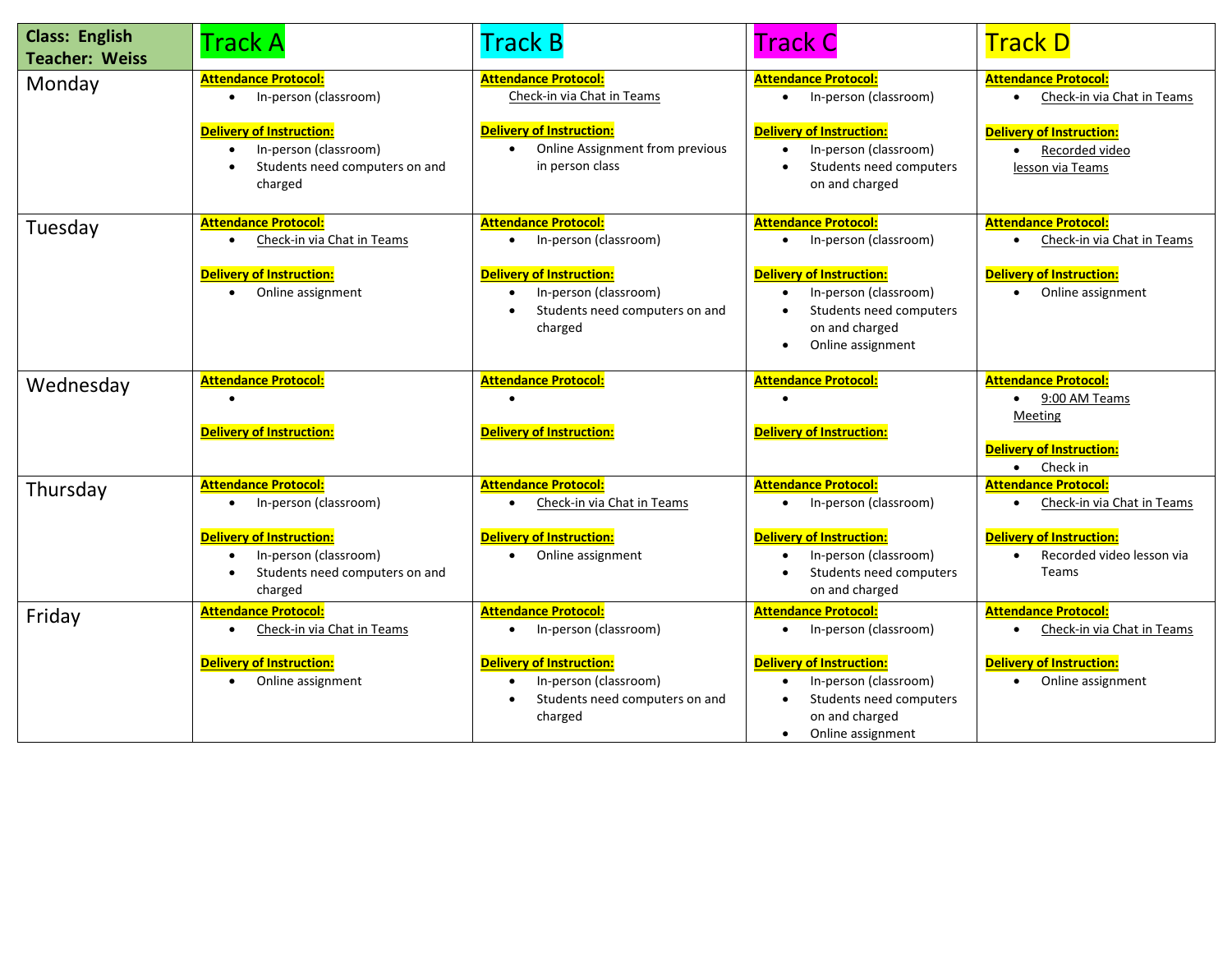| <b>Class: Social Studies</b><br><b>Teacher: Haseley</b> | <b>Track A</b>                                                                                                                                                                    | <b>Track B</b>                                                                                                                                           | <b>Track C</b>                                                                                                                                                                 | <b>Track D</b>                                                                                                                                                                  |
|---------------------------------------------------------|-----------------------------------------------------------------------------------------------------------------------------------------------------------------------------------|----------------------------------------------------------------------------------------------------------------------------------------------------------|--------------------------------------------------------------------------------------------------------------------------------------------------------------------------------|---------------------------------------------------------------------------------------------------------------------------------------------------------------------------------|
| Monday                                                  | <b>Attendance Protocol:</b><br>In-person (classroom)<br>$\bullet$<br>Delivery of Instruction:<br>In-person (classroom)<br>$\bullet$<br>Need computers on and charged<br>$\bullet$ | <b>Attendance Protocol:</b><br>Send me a message in the Chat<br>section<br><b>Delivery of Instruction:</b><br>Follow Posted Weekly Schedule<br>$\bullet$ | <b>Attendance Protocol:</b><br>In-person (classroom)<br>$\bullet$<br><b>Delivery of Instruction:</b><br>In-person (classroom)<br>$\bullet$<br>Need computers on and<br>charged | <b>Attendance Protocol:</b><br>Send me a message in the<br>$\bullet$<br>Chat section<br><b>Delivery of Instruction:</b><br><b>Follow Posted Weekly</b><br>$\bullet$<br>Schedule |
| Tuesday                                                 | <b>Attendance Protocol:</b><br>Send me a message in the Chat<br>section<br><b>Delivery of Instruction:</b><br>Follow Posted Weekly Schedule                                       | <b>Attendance Protocol:</b><br>In-person (classroom)<br><b>Delivery of Instruction:</b><br>In-person (classroom)<br>Need computers on and charged        | <b>Attendance Protocol:</b><br>In-person (classroom)<br><b>Delivery of Instruction:</b><br>In-person (classroom)<br>$\bullet$<br>Need computers on and<br>charged              | <b>Attendance Protocol:</b><br>Send me a message in the<br>Chat section<br><b>Delivery of Instruction:</b><br><b>Follow Posted Weekly</b><br>$\bullet$<br>Schedule              |
| Wednesday                                               | <b>Attendance Protocol: None</b><br><b>Delivery of Instruction:</b><br>No new content<br>Work on assignments due<br>Office Hours, schedule with me!                               | <b>Attendance Protocol:</b> None<br><b>Delivery of Instruction:</b><br>No new content<br>Work on assignments due<br>Office Hours, schedule with me!      | <b>Attendance Protocol: None</b><br><b>Delivery of Instruction:</b><br>No new content<br>Work on assignments due<br>Office Hours, schedule with<br>me!                         | <b>Attendance Protocol: None</b><br><b>Delivery of Instruction:</b><br>No new content<br><b>Weekly Meeting 10:45am</b><br>Office Hours, schedule with<br>me!                    |
| Thursday                                                | <b>Attendance Protocol:</b><br>In-person (classroom)<br>$\bullet$<br><b>Delivery of Instruction:</b><br>In-person (classroom)<br>Need computers on and charged<br>$\bullet$       | <b>Attendance Protocol:</b><br>Send me a message in the Chat<br>section<br><b>Delivery of Instruction:</b><br>Follow Posted Weekly Schedule              | <b>Attendance Protocol:</b><br>In-person (classroom)<br><b>Delivery of Instruction:</b><br>In-person (classroom)<br>Need computers on and<br>charged                           | <b>Attendance Protocol:</b><br>Send me a message in the<br>Chat section<br><b>Delivery of Instruction:</b><br><b>Follow Posted Weekly</b><br>$\bullet$<br>Schedule              |
| Friday                                                  | <b>Attendance Protocol:</b><br>Send me a message in the Chat<br>section<br>Delivery of Instruction:<br>Follow Posted Weekly Schedule                                              | <b>Attendance Protocol:</b><br>In-person (classroom)<br><b>Delivery of Instruction:</b><br>In-person (classroom)<br>Need computers on and charged        | <b>Attendance Protocol:</b><br>In-person (classroom)<br><b>Delivery of Instruction:</b><br>In-person (classroom)<br>$\bullet$<br>Need computers on and<br>charged              | <b>Attendance Protocol:</b><br>Send me a message in the<br>$\bullet$<br>Chat section<br><b>Delivery of Instruction:</b><br><b>Follow Posted Weekly</b><br>Schedule              |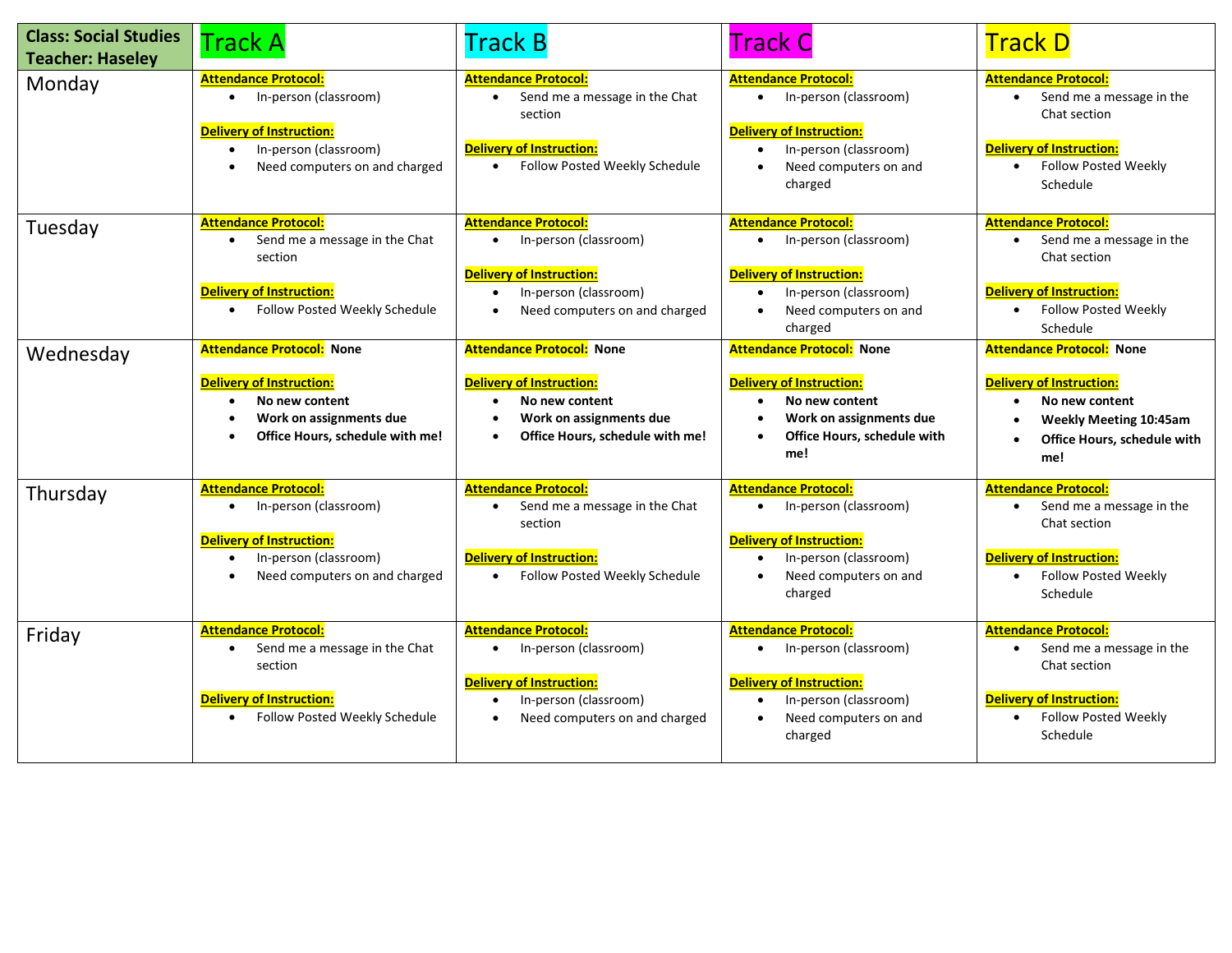| <b>Class: Math</b><br><b>Teacher: Barbara</b> | Track A                                                                                                                                                                                                                                                                      | Track B                                                                                                                                                                                                                                                      | <b>Track C</b>                                                                                                                                                    | <b>Track D</b>                                                                                                                                                                                                                                                                                            |
|-----------------------------------------------|------------------------------------------------------------------------------------------------------------------------------------------------------------------------------------------------------------------------------------------------------------------------------|--------------------------------------------------------------------------------------------------------------------------------------------------------------------------------------------------------------------------------------------------------------|-------------------------------------------------------------------------------------------------------------------------------------------------------------------|-----------------------------------------------------------------------------------------------------------------------------------------------------------------------------------------------------------------------------------------------------------------------------------------------------------|
| Monday                                        | <b>Attendance Protocol:</b><br>In-person (classroom)<br>$\bullet$<br>Delivery of Instruction:<br>In-person (classroom)<br>$\bullet$<br>Need computers on and charged                                                                                                         | <b>Attendance Protocol:</b><br>Join the live lesson during your<br>class period. If you miss you<br>must watch the recorded<br>lesson in the "PowerPoint<br>Lesson Video" tab in Teams<br>(before 2:30pm).<br><b>Delivery of Instruction:</b><br>Live Lesson | <b>Attendance Protocol:</b><br>In-person (classroom)<br><b>Delivery of Instruction:</b><br>In-person (classroom)<br>Need computers on and<br>charged              | <b>Attendance Protocol:</b><br>Join the live lesson during<br>$\bullet$<br>your class period. If you<br>miss you must watch the<br>recorded lesson in the<br>"PowerPoint Lesson<br>Video" tab in Teams<br>(before 2:30pm).<br><b>Delivery of Instruction:</b><br>Live Lesson<br>$\bullet$                 |
| Tuesday                                       | <b>Attendance Protocol:</b><br>Join the live lesson during your<br>$\bullet$<br>class period. If you miss you<br>must watch the recorded lesson<br>in the "PowerPoint Lesson<br>Video" tab in Teams (before<br>$2:30pm$ ).<br><b>Delivery of Instruction:</b><br>Live Lesson | <b>Attendance Protocol:</b><br>In-person (classroom)<br><b>Delivery of Instruction:</b><br>In-person (classroom)<br>Need computers on and charged                                                                                                            | <b>Attendance Protocol:</b><br>In-person (classroom)<br><b>Delivery of Instruction:</b><br>In-person (classroom)<br>Need computers on and<br>charged              | <b>Attendance Protocol:</b><br>$\underline{V}$ Join the live lesson<br>$\bullet$<br>during your class period.<br>If you miss you must<br>watch the recorded<br>lesson in the "PowerPoint<br>Lesson Video" tab in<br>Teams (before 2:30pm).<br><b>Delivery of Instruction:</b><br>Live Lesson<br>$\bullet$ |
| Wednesday                                     | <b>Attendance Protocol:</b> None                                                                                                                                                                                                                                             | Attendance Protocol: None                                                                                                                                                                                                                                    | <b>Attendance Protocol:</b> None                                                                                                                                  | <b>Attendance Protocol: None</b>                                                                                                                                                                                                                                                                          |
|                                               | Delivery of Instruction:<br>No new content                                                                                                                                                                                                                                   | <b>Delivery of Instruction:</b><br>No new content                                                                                                                                                                                                            | <b>Delivery of Instruction:</b><br>No new content                                                                                                                 | <b>Delivery of Instruction:</b><br>No new content<br>$\bullet$                                                                                                                                                                                                                                            |
|                                               | work on assignments due                                                                                                                                                                                                                                                      | work on assignments due                                                                                                                                                                                                                                      | work on assignments due                                                                                                                                           | work on assignments due                                                                                                                                                                                                                                                                                   |
| Thursday                                      | <b>Attendance Protocol:</b><br>In-person (classroom)<br>$\bullet$<br><b>Delivery of Instruction:</b><br>In-person (classroom)<br>$\bullet$<br>Need computers on and charged                                                                                                  | <b>Attendance Protocol:</b><br>Join the live lesson during your<br>class period. If you miss you<br>must watch the recorded<br>lesson in the "PowerPoint<br>Lesson Video" tab in Teams<br>(before 2:30pm).<br><b>Delivery of Instruction:</b><br>Live Lesson | <b>Attendance Protocol:</b><br>In-person (classroom)<br>$\bullet$<br><b>Delivery of Instruction:</b><br>In-person (classroom)<br>Need computers on and<br>charged | <b>Attendance Protocol:</b><br>Join the live lesson during<br>$\bullet$<br>your class period. If you<br>miss you must watch the<br>recorded lesson in the<br>"PowerPoint Lesson<br>Video" tab in Teams<br>(before 2:30pm).<br><b>Delivery of Instruction:</b><br>Live Lesson<br>$\bullet$                 |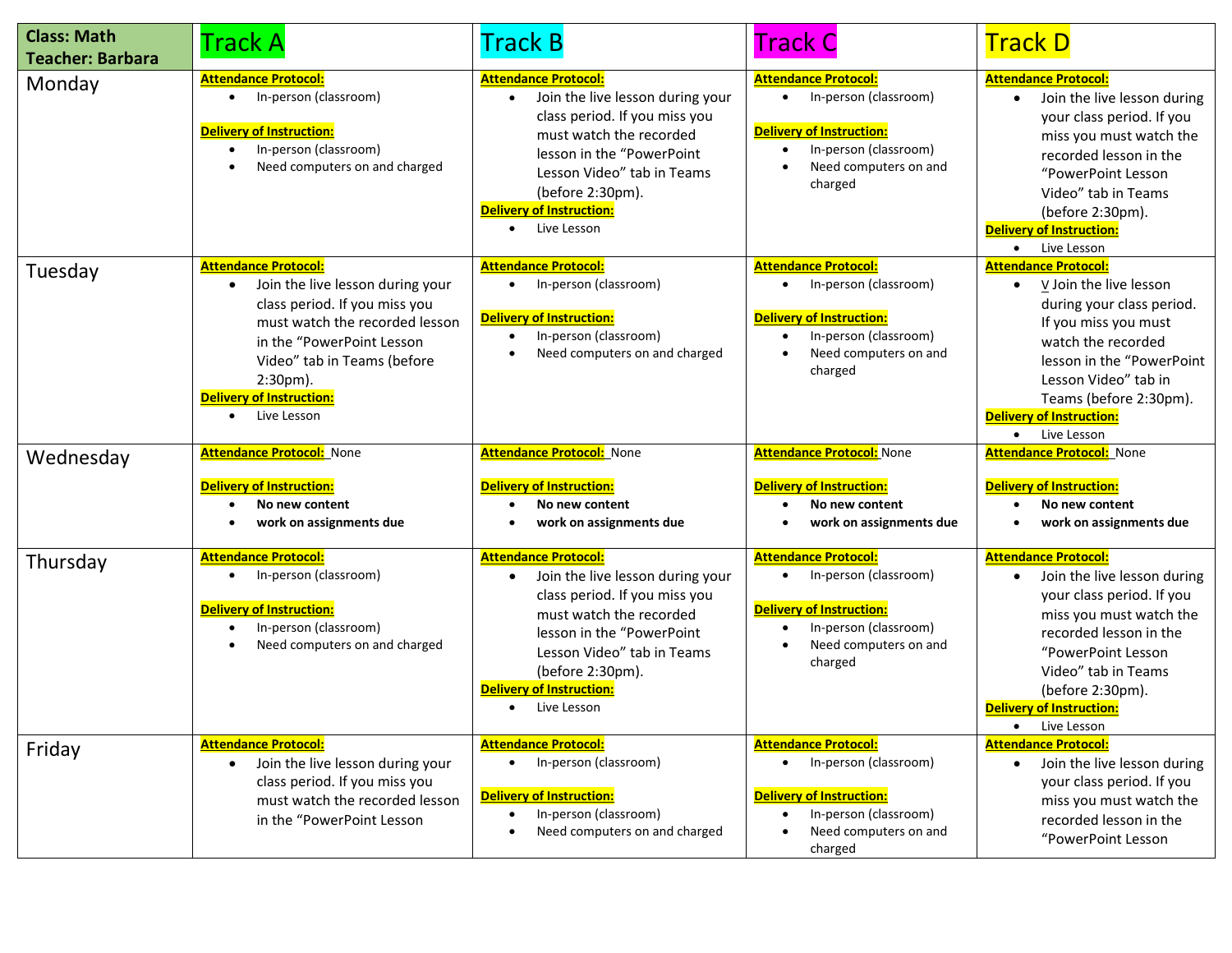| Video" tab in Teams (before     |  | Video" tab in Teams             |
|---------------------------------|--|---------------------------------|
| $2:30pm$ ).                     |  | (before 2:30pm).                |
| <b>Delivery of Instruction:</b> |  | <b>Delivery of Instruction:</b> |
| Live Lesson                     |  | Live Lesson                     |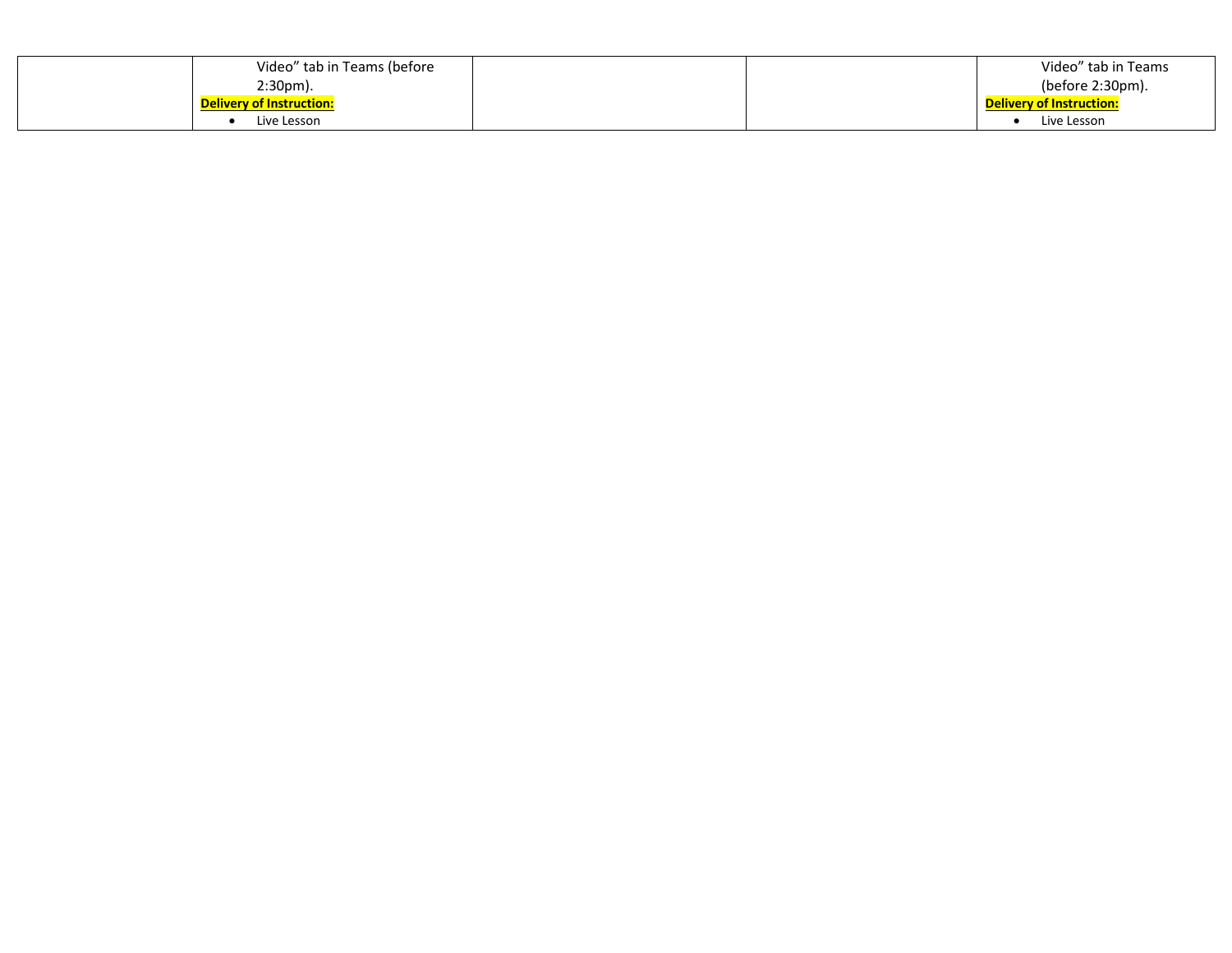| <b>Class: Health</b><br><b>Teacher: Hopkins</b> | <b>Track A</b>                                                                                                                                 | <b>Track B</b>                                                                                                                                   | <b>Track C</b>                                                                                                                          | <b>Track D</b>                                                                                                                                                                   |
|-------------------------------------------------|------------------------------------------------------------------------------------------------------------------------------------------------|--------------------------------------------------------------------------------------------------------------------------------------------------|-----------------------------------------------------------------------------------------------------------------------------------------|----------------------------------------------------------------------------------------------------------------------------------------------------------------------------------|
| Monday                                          | <b>Attendance Protocol:</b><br>In person<br>$\bullet$<br><b>Delivery of Instruction:</b><br>In person classroom discussion                     | <b>Attendance Protocol:</b><br>Send me a message in the Chat<br>$\bullet$<br>section<br><b>Delivery of Instruction:</b><br>• Work on assignments | <b>Attendance Protocol:</b><br>In person<br>$\bullet$<br><b>Delivery of Instruction:</b><br>In person classroom<br>discussion           | <b>Attendance Protocol:</b><br>Send me a message in the<br>$\bullet$<br>Chat section<br><b>Delivery of Instruction:</b><br>• Work on assignments                                 |
| Tuesday                                         | <b>Attendance Protocol:</b><br>Send me a message in the Chat<br>section<br>Delivery of Instruction:<br>Work on assignments<br>$\bullet$        | <b>Attendance Protocol:</b><br>$\bullet$ In person<br><b>Delivery of Instruction:</b><br>• In person classroom discussion                        | <b>Attendance Protocol:</b><br>In person<br>$\bullet$<br>Delivery of Instruction:<br>In person classroom<br>discussion                  | <b>Attendance Protocol:</b><br>Logging in and attending the<br>online class discussion<br><b>Delivery of Instruction:</b><br>Online class discussion using<br>$\bullet$<br>Teams |
| Wednesday                                       | <b>Attendance Protocol:</b><br>None<br>Delivery of Instruction:<br>Work on assignments<br>$\bullet$<br>Office Hrs. 9:30-11:30 am, 1-3 pm       | <b>Attendance Protocol:</b><br>None<br>$\bullet$<br><b>Delivery of Instruction:</b><br>Work on assignments<br>Office Hrs. 9:30-11:30 am, 1-3 pm  | <b>Attendance Protocol:</b><br>None<br><b>Delivery of Instruction:</b><br>Work on assignments<br>Office Hrs. 9:30-11:30 am,<br>$1-3$ pm | <b>Attendance Protocol:</b><br>None<br>$\bullet$<br><b>Delivery of Instruction:</b><br>Work on assignments<br>$\bullet$<br>Office Hrs. 9:30-11:30 am, 1-<br>3 pm                 |
| Thursday                                        | <b>Attendance Protocol:</b><br>In person<br>Delivery of Instruction:<br>In person classroom discussion<br>$\bullet$                            | <b>Attendance Protocol:</b><br>Send me a message in the Chat<br>section<br><b>Delivery of Instruction:</b><br>Work on assignments<br>$\bullet$   | <b>Attendance Protocol:</b><br>In person<br>Delivery of Instruction:<br>In person classroom<br>discussion                               | <b>Attendance Protocol:</b><br>Send me a message in the<br>Chat section<br><b>Delivery of Instruction:</b><br>Work on assignments                                                |
| Friday                                          | <b>Attendance Protocol:</b><br>Send me a message in the Chat<br>section<br><b>Delivery of Instruction:</b><br>Work on assignments<br>$\bullet$ | <b>Attendance Protocol:</b><br>$\bullet$ In person<br><b>Delivery of Instruction:</b><br>In person classroom discussion                          | <b>Attendance Protocol:</b><br>In person<br><b>Delivery of Instruction:</b><br>In person classroom<br>discussion                        | <b>Attendance Protocol:</b><br>Logging in and attending the<br>online class discussion<br><b>Delivery of Instruction:</b><br>Online class discussion using<br><b>Teams</b>       |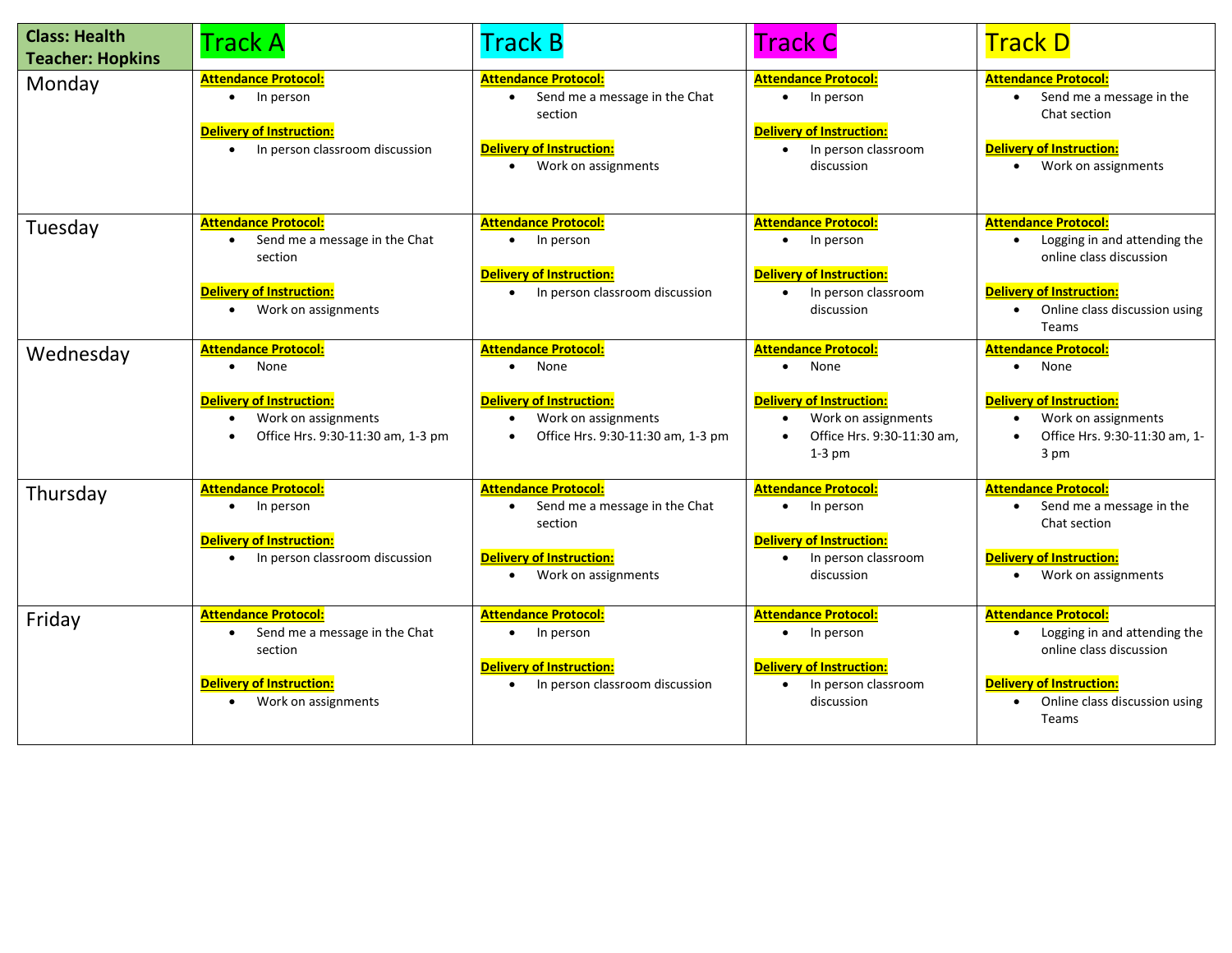| <b>Class: French</b><br><b>Teacher: Ahl</b> | <b>Track A</b>                                                                                         | <b>Track B</b>                                                                                            | <b>Track C</b>                                                   | <b>Track D</b>                                                                                         |
|---------------------------------------------|--------------------------------------------------------------------------------------------------------|-----------------------------------------------------------------------------------------------------------|------------------------------------------------------------------|--------------------------------------------------------------------------------------------------------|
| Monday                                      | <b>Attendance Protocol:</b><br>In class<br>$\bullet$                                                   | <b>Attendance Protocol:</b><br>Like the directions for that day's<br>$\bullet$<br>assignment by 2:30pm    | <b>Attendance Protocol:</b><br>In class                          | <b>Attendance Protocol:</b><br>• Like the directions for that<br>day's assignment by 2:30pm            |
|                                             | <b>Delivery of Instruction:</b><br>Live in class<br>$\bullet$                                          | <b>Delivery of Instruction:</b><br>Prerecorded lessons and<br>$\bullet$<br>assignments in week's channel. | <b>Delivery of Instruction:</b><br>• Live in class               | <b>Delivery of Instruction:</b><br>Do lesson labeled Monday in<br>$\bullet$<br>week's channel          |
|                                             |                                                                                                        |                                                                                                           |                                                                  | $\bullet$                                                                                              |
| Tuesday                                     | <b>Attendance Protocol:</b><br>Like the directions for that day's<br>$\bullet$<br>assignment by 2:30pm | <b>Attendance Protocol:</b><br>In class                                                                   | <b>Attendance Protocol:</b><br>In class                          | <b>Attendance Protocol:</b><br>Like the directions for that<br>$\bullet$<br>day's assignment by 2:30pm |
|                                             | <b>Delivery of Instruction:</b><br>Prerecorded lessons and<br>assignments in week's channel.           | <b>Delivery of Instruction:</b><br>Live in class                                                          | <b>Delivery of Instruction:</b><br>Live in class                 | <b>Delivery of Instruction:</b><br>Do lesson labeled online day<br>$\bullet$<br>1 in week's channel    |
| Wednesday                                   | <b>Attendance Protocol:</b><br>All marked present<br>$\bullet$                                         | <b>Attendance Protocol:</b><br>All marked present                                                         | <b>Attendance Protocol:</b><br>All marked present                | <b>Attendance Protocol:</b><br>All marked present<br>$\bullet$                                         |
|                                             | <b>Delivery of Instruction:</b><br>Help by appointment as needed                                       | <b>Delivery of Instruction:</b><br>Help by appointment as needed                                          | <b>Delivery of Instruction:</b><br>Help by appointment as needed | <b>Delivery of Instruction:</b><br>Help by appointment as needed<br>$\bullet$                          |
| Thursday                                    | <b>Attendance Protocol:</b><br>In class<br>$\bullet$                                                   | <b>Attendance Protocol:</b><br>Like the directions for that day's<br>assignment by 2:30pm                 | <b>Attendance Protocol:</b><br>In class                          | <b>Attendance Protocol:</b><br>Like the directions for that<br>$\bullet$<br>day's assignment by 2:30pm |
|                                             | Delivery of Instruction:<br>Live in class<br>$\bullet$<br>$\bullet$                                    | <b>Delivery of Instruction:</b><br>• Prerecorded lessons and<br>assignments in week's channel.            | Delivery of Instruction:<br>• Live in class                      | <b>Delivery of Instruction:</b><br>• Do lesson labeled onl                                             |
|                                             |                                                                                                        |                                                                                                           |                                                                  |                                                                                                        |
| Friday                                      | <b>Attendance Protocol:</b><br>Like the directions for that day's<br>$\bullet$<br>assignment by 2:30pm | <b>Attendance Protocol:</b><br>In class<br>$\bullet$                                                      | <b>Attendance Protocol:</b><br>In class<br>$\bullet$             | <b>Attendance Protocol:</b><br>Like the directions for that<br>$\bullet$<br>day's assignment by 2:30pm |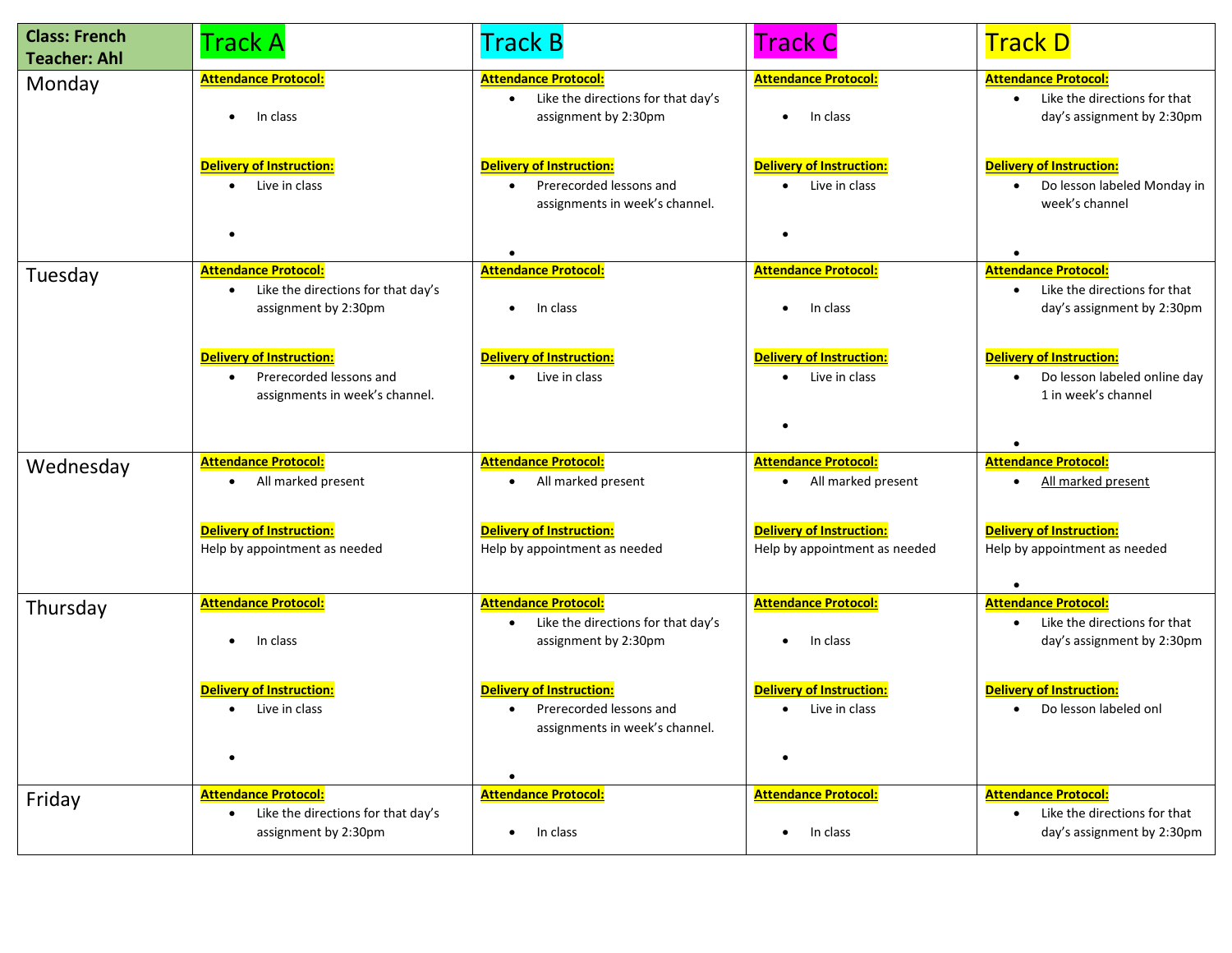| <b>Delivery of Instruction:</b><br>Prerecorded lessons and<br>assignments in week's channel. | <b>Delivery of Instruction:</b><br>Live in class | <b>Delivery of Instruction:</b><br>Live in class | <b>Delivery of Instruction:</b><br>Do lesson labeled Friday in<br>week's channel |
|----------------------------------------------------------------------------------------------|--------------------------------------------------|--------------------------------------------------|----------------------------------------------------------------------------------|
|----------------------------------------------------------------------------------------------|--------------------------------------------------|--------------------------------------------------|----------------------------------------------------------------------------------|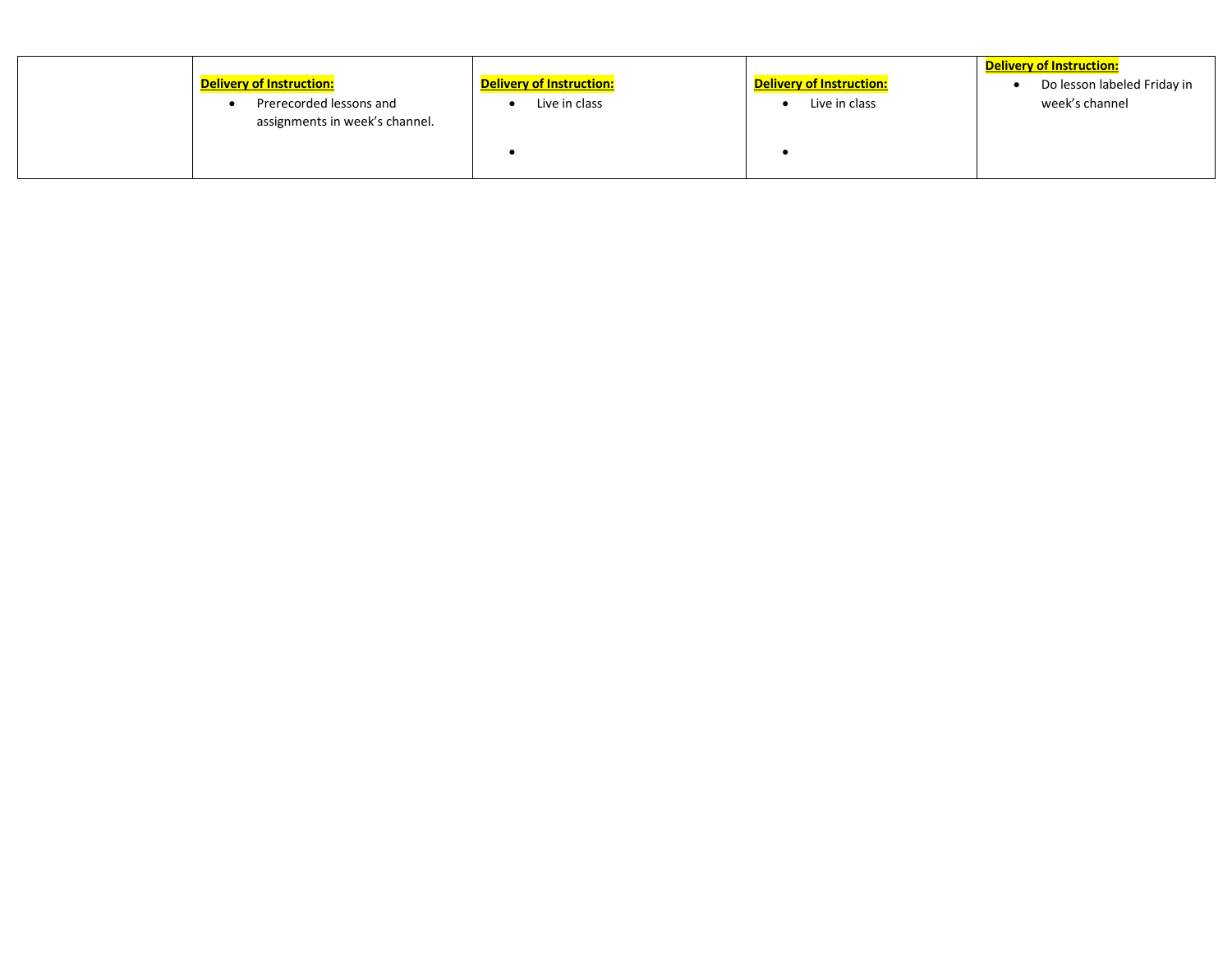| <b>Class: Art</b><br><b>Teacher: Missel</b> | <b>Track A</b>                                                                                                                                                                                         | <b>Track B</b>                                                                                                                                                                            | <b>Track C</b>                                                                           | <b>Track D</b>                                                                                                                                                      |
|---------------------------------------------|--------------------------------------------------------------------------------------------------------------------------------------------------------------------------------------------------------|-------------------------------------------------------------------------------------------------------------------------------------------------------------------------------------------|------------------------------------------------------------------------------------------|---------------------------------------------------------------------------------------------------------------------------------------------------------------------|
| Monday                                      | <b>Attendance Protocol:</b><br>In person<br>$\bullet$<br><b>Delivery of Instruction:</b><br>$\bullet$ In person                                                                                        | <b>Attendance Protocol:</b><br>All marked present<br><b>Delivery of Instruction:</b><br>Working on assignment given in<br>previous class. Assignments will<br>also be available on Teams. | <b>Attendance Protocol:</b><br>In person<br><b>Delivery of Instruction:</b><br>In person | <b>Attendance Protocol:</b><br>All marked present<br>$\bullet$<br><b>Delivery of Instruction:</b><br>Working on assignments<br>$\bullet$<br>from Wednesday meetings |
| Tuesday                                     | <b>Attendance Protocol:</b><br>All marked present<br>$\bullet$<br><b>Delivery of Instruction:</b><br>Working on assignment given in<br>previous class. Assignments will<br>also be available on Teams. | <b>Attendance Protocol:</b><br>In person<br>$\bullet$<br><b>Delivery of Instruction:</b><br>In person                                                                                     | <b>Attendance Protocol:</b><br>In person<br><b>Delivery of Instruction:</b><br>In person | <b>Attendance Protocol:</b><br>All marked present<br>$\bullet$<br><b>Delivery of Instruction:</b>                                                                   |
| Wednesday                                   | <b>Attendance Protocol:</b><br>Not in session<br>$\bullet$<br><b>Delivery of Instruction:</b>                                                                                                          | <b>Attendance Protocol:</b><br>Not in session<br><b>Delivery of Instruction:</b>                                                                                                          | <b>Attendance Protocol:</b><br>Not in session<br><b>Delivery of Instruction:</b>         | <b>Attendance Protocol:</b><br>Not in session<br>$\bullet$<br><b>Delivery of Instruction:</b><br>2:00 weekly meeting<br>$\bullet$                                   |
| Thursday                                    | <b>Attendance Protocol:</b><br>In person<br>$\bullet$<br><b>Delivery of Instruction:</b><br>In person                                                                                                  | <b>Attendance Protocol:</b><br>All marked present<br><b>Delivery of Instruction:</b><br>Working on assignment given in<br>previous class. Assignments will<br>also be available on Teams. | <b>Attendance Protocol:</b><br>In person<br><b>Delivery of Instruction:</b><br>In person | <b>Attendance Protocol:</b><br>All marked present<br><b>Delivery of Instruction:</b><br>Working on assignments<br>$\bullet$<br>from Wednesday meetings              |
| Friday                                      | <b>Attendance Protocol:</b><br>All marked present<br>$\bullet$<br><b>Delivery of Instruction:</b><br>Working on assignment given in previous<br>class. Assignments will also be available on<br>Teams. | <b>Attendance Protocol:</b><br>In person<br><b>Delivery of Instruction:</b><br>In person                                                                                                  | <b>Attendance Protocol:</b><br>In person<br><b>Delivery of Instruction:</b><br>In person | <b>Attendance Protocol:</b><br>All marked present<br><b>Delivery of Instruction:</b><br>Working on assignments<br>$\bullet$<br>from Wednesday meetings              |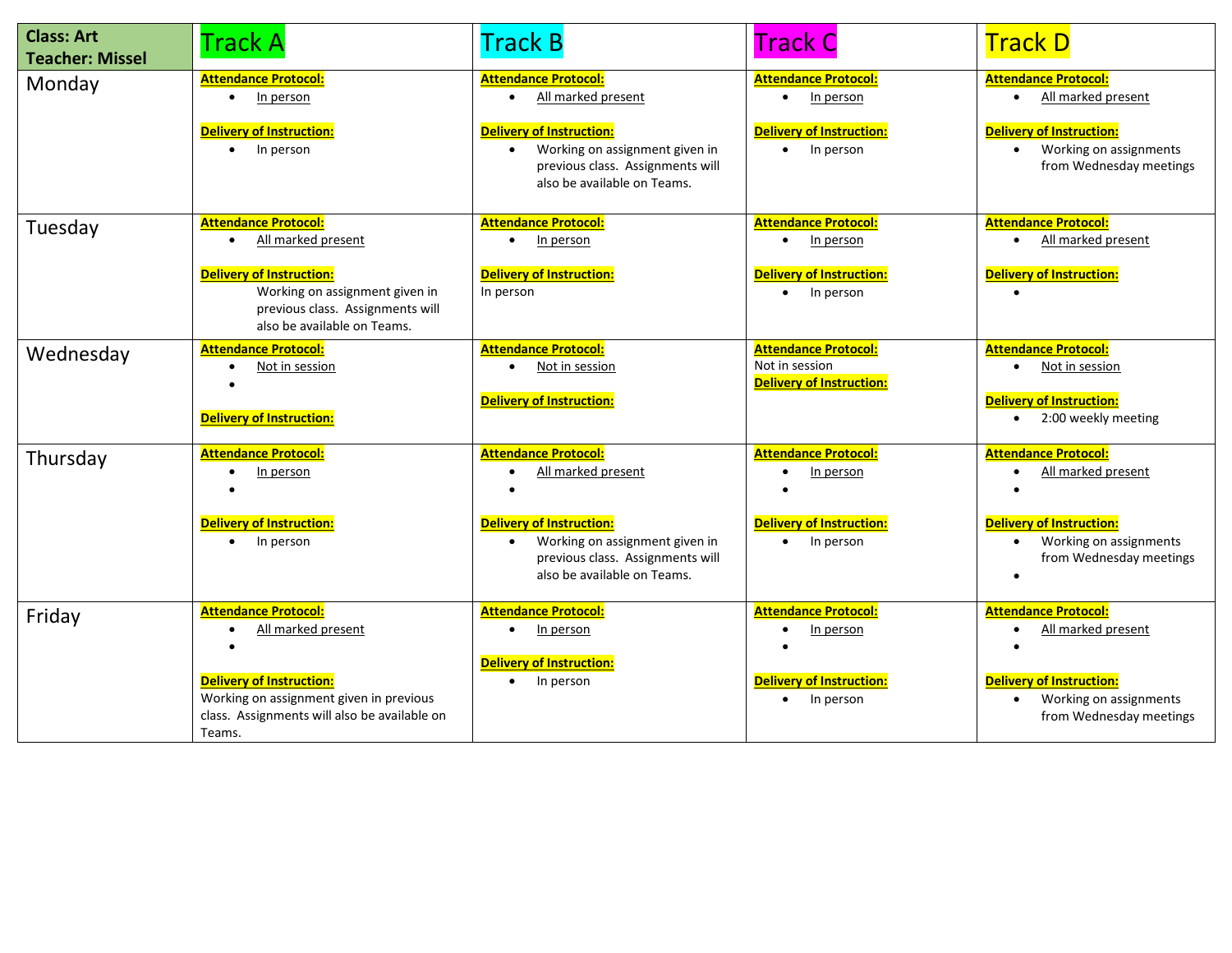| <b>Class: CDOS</b><br><b>Teacher: Kenyon</b> | <b>Track A</b>                                                                                       | <b>Track B</b>                                                                   | <b>Track C</b>                                                                   | <b>Track D</b>                                                                                                 |
|----------------------------------------------|------------------------------------------------------------------------------------------------------|----------------------------------------------------------------------------------|----------------------------------------------------------------------------------|----------------------------------------------------------------------------------------------------------------|
| Monday                                       | <b>Attendance Protocol:</b><br>In person<br>$\bullet$                                                | <b>Attendance Protocol:</b><br><b>Answer question in Teams</b>                   | <b>Attendance Protocol:</b><br>In person<br>$\bullet$                            | <b>Attendance Protocol:</b><br>Answer question in Teams<br>$\bullet$                                           |
|                                              | <b>Delivery of Instruction:</b><br>In person<br>$\bullet$                                            | <b>Delivery of Instruction:</b><br>In Person from last class<br>$\bullet$        | <b>Delivery of Instruction:</b><br>In Person<br>$\bullet$                        | <b>Delivery of Instruction:</b><br>• Meet on Wednesdays and<br>view assignments on Teams                       |
| Tuesday                                      | <b>Attendance Protocol:</b><br><b>Answer Question In Teams</b><br>$\bullet$                          | <b>Attendance Protocol:</b><br>In Person<br>$\bullet$                            | <b>Attendance Protocol:</b><br>In Person                                         | <b>Attendance Protocol:</b><br><b>Answer question in Teams</b><br>$\bullet$                                    |
|                                              | <b>Delivery of Instruction:</b><br>In Person from last class                                         | <b>Delivery of Instruction:</b><br>In Person                                     | <b>Delivery of Instruction:</b><br>In Person<br>$\bullet$                        | <b>Delivery of Instruction:</b><br>Meet on Wednesdays and<br>$\bullet$<br>view assignments on Teams            |
| Wednesday                                    | <b>Attendance Protocol:</b><br><b>Not in Session</b><br>$\bullet$<br><b>Delivery of Instruction:</b> | <b>Attendance Protocol:</b><br>Not in Session<br><b>Delivery of Instruction:</b> | <b>Attendance Protocol:</b><br>Not in Session<br><b>Delivery of Instruction:</b> | <b>Attendance Protocol:</b><br>• Teams Meeting<br><b>Delivery of Instruction:</b>                              |
| Thursday                                     | <b>Attendance Protocol:</b><br>In Person<br>$\bullet$                                                | <b>Attendance Protocol:</b><br><b>Answer Question In Teams</b>                   | <b>Attendance Protocol:</b><br>In Person                                         | <b>Attendance Protocol:</b><br><b>Answer question in Teams</b><br>$\bullet$<br><b>Delivery of Instruction:</b> |
|                                              | <b>Delivery of Instruction:</b><br>In Person<br>$\bullet$                                            | Delivery of Instruction:<br>In Person from last class                            | <b>Delivery of Instruction:</b><br>In Person                                     | Meet on Wednesdays and<br>$\bullet$<br>view assignments on Teams                                               |
| Friday                                       | <b>Attendance Protocol:</b><br><b>Answer Question In Teams</b><br>$\bullet$                          | <b>Attendance Protocol:</b><br>In Person                                         | <b>Attendance Protocol:</b><br>In Person                                         | <b>Attendance Protocol:</b><br><b>Answer question in Teams</b><br>$\bullet$                                    |
|                                              | <b>Delivery of Instruction:</b><br>In Person from last class                                         | <b>Delivery of Instruction:</b><br>In Person<br>$\bullet$                        | <b>Delivery of Instruction:</b><br>In Person<br>$\bullet$                        | <b>Delivery of Instruction:</b><br>Meet on Wednesdays and<br>$\bullet$<br>view assignments on Teams            |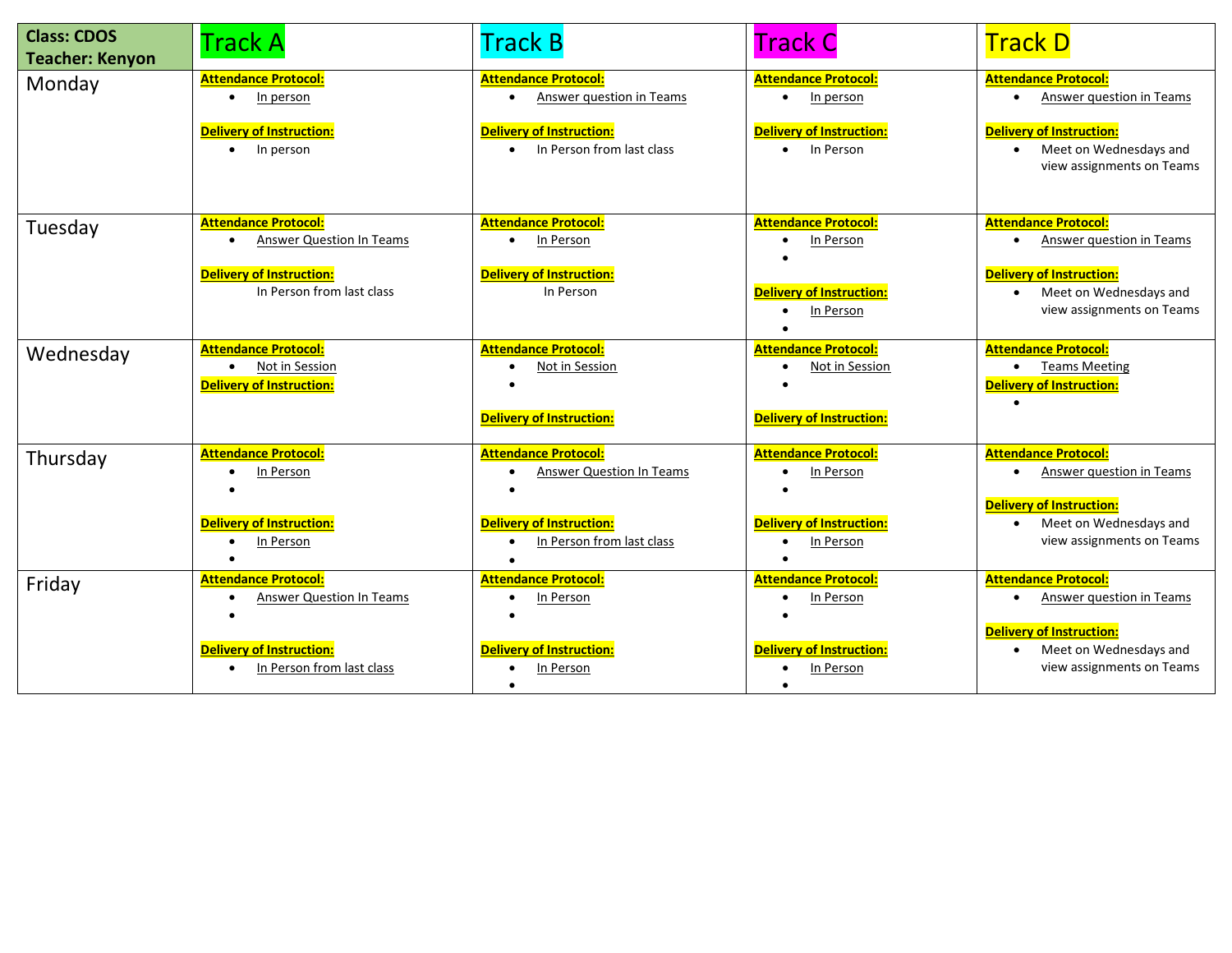| <b>Class: Reading</b><br><b>Teacher: Mrs. Owen</b> | <b>Track A</b>                                                                                                                                                               | <b>Track B</b>                                                                                                                                                                  | <b>Track C</b>                                                                                                                                                                                                                             | <b>Track D</b>                                                                                                                                                                                      |
|----------------------------------------------------|------------------------------------------------------------------------------------------------------------------------------------------------------------------------------|---------------------------------------------------------------------------------------------------------------------------------------------------------------------------------|--------------------------------------------------------------------------------------------------------------------------------------------------------------------------------------------------------------------------------------------|-----------------------------------------------------------------------------------------------------------------------------------------------------------------------------------------------------|
| Monday                                             | <b>Attendance Protocol:</b><br>In-person (classroom)<br>$\bullet$<br><b>Delivery of Instruction:</b><br>In-person (classroom)<br>$\bullet$<br>Need computers on &<br>charged | <b>Attendance Protocol:</b><br>Online assignment submitted<br>by $2:00$ today<br><b>Delivery of Instruction:</b><br>Online - Independent Reading                                | <b>Attendance Protocol:</b><br>In-person (classroom)<br>$\bullet$<br><b>Delivery of Instruction:</b><br>In-person (classroom)<br>$\bullet$<br>Need computers on & charged                                                                  | <b>Attendance Protocol:</b><br>• Live Virtual Lesson through MS<br>Teams (Calendar)<br><b>Delivery of Instruction:</b><br>Live Remote Lesson<br>Need computers on & charged                         |
| Tuesday                                            | <b>Attendance Protocol:</b><br>Online assignment submitted<br>by 2:00 today<br><b>Delivery of Instruction:</b><br>• Online - Independent<br>Reading                          | <b>Attendance Protocol:</b><br>In-person (classroom)<br><b>Delivery of Instruction:</b><br>In-person (classroom)<br>Need computers on & charged <b>Delivery of Instruction:</b> | <b>Attendance Protocol:</b><br>In-person (classroom)<br>Do online assignment and<br>submit by 2:00 today<br>Online - Independent Reading<br>$\bullet$<br>Need computers on & charged<br>$\bullet$                                          | <b>Attendance Protocol:</b><br>Online assignment submitted by<br>2:00 today<br><b>Delivery of Instruction:</b><br>• Online - Independent Reading                                                    |
| Wednesday                                          | <b>Attendance Protocol:</b><br>None (possible scheduled<br>$\bullet$<br>meeting to progress monitor)<br><b>Delivery of Instruction:</b><br>No new content                    | <b>Attendance Protocol:</b><br>None (possible scheduled<br>meeting to progress monitor)<br><b>Delivery of Instruction:</b><br>No new content                                    | <b>Attendance Protocol:</b><br>None (possible scheduled<br>$\bullet$<br>meeting to progress monitor)<br><b>Delivery of Instruction:</b><br>No new content                                                                                  | <b>Attendance Protocol:</b><br>None (possible scheduled<br>$\bullet$<br>meeting to progress monitor)<br><b>Delivery of Instruction:</b><br>No new content<br>٠                                      |
| Thursday                                           | <b>Attendance Protocol:</b><br>In-person (classroom)<br>٠<br>Delivery of Instruction:<br>In-person (classroom)<br>$\bullet$<br>Need computers on &<br>charged                | <b>Attendance Protocol:</b><br>Online assignment submitted<br>by $2:00$ today<br><b>Delivery of Instruction:</b><br>Online - Independent Reading                                | <b>Attendance Protocol:</b><br>In-person (classroom)<br>$\bullet$<br><b>Delivery of Instruction:</b><br>In-person (classroom)<br>$\bullet$<br>Need computers on & charged<br>$\bullet$                                                     | <b>Attendance Protocol:</b><br>Live Virtual Lesson through MS<br>Teams (Calendar)<br><b>Delivery of Instruction:</b><br>Live Remote Lesson<br>$\bullet$<br>Need computers on & charged<br>$\bullet$ |
| Friday                                             | <b>Attendance Protocol:</b><br>Online assignment submitted<br>$\bullet$<br>by 2:00 today<br><b>Delivery of Instruction:</b><br>Online - Independent<br>$\bullet$<br>Reading  | <b>Attendance Protocol:</b><br>In-person (classroom)<br><b>Delivery of Instruction:</b><br>In-person (classroom)<br>Need computers on & charged                                 | <b>Attendance Protocol:</b><br>In-person (classroom)<br>$\bullet$<br>Do online assignment and<br>submit by 2:00 today<br><b>Delivery of Instruction:</b><br>In-person (classroom)<br>$\bullet$<br>Need computers on & charged<br>$\bullet$ | <b>Attendance Protocol:</b><br>On-line assignment submitted by<br>$\bullet$<br>2:00 today<br><b>Delivery of Instruction:</b><br>Online - Independent Reading                                        |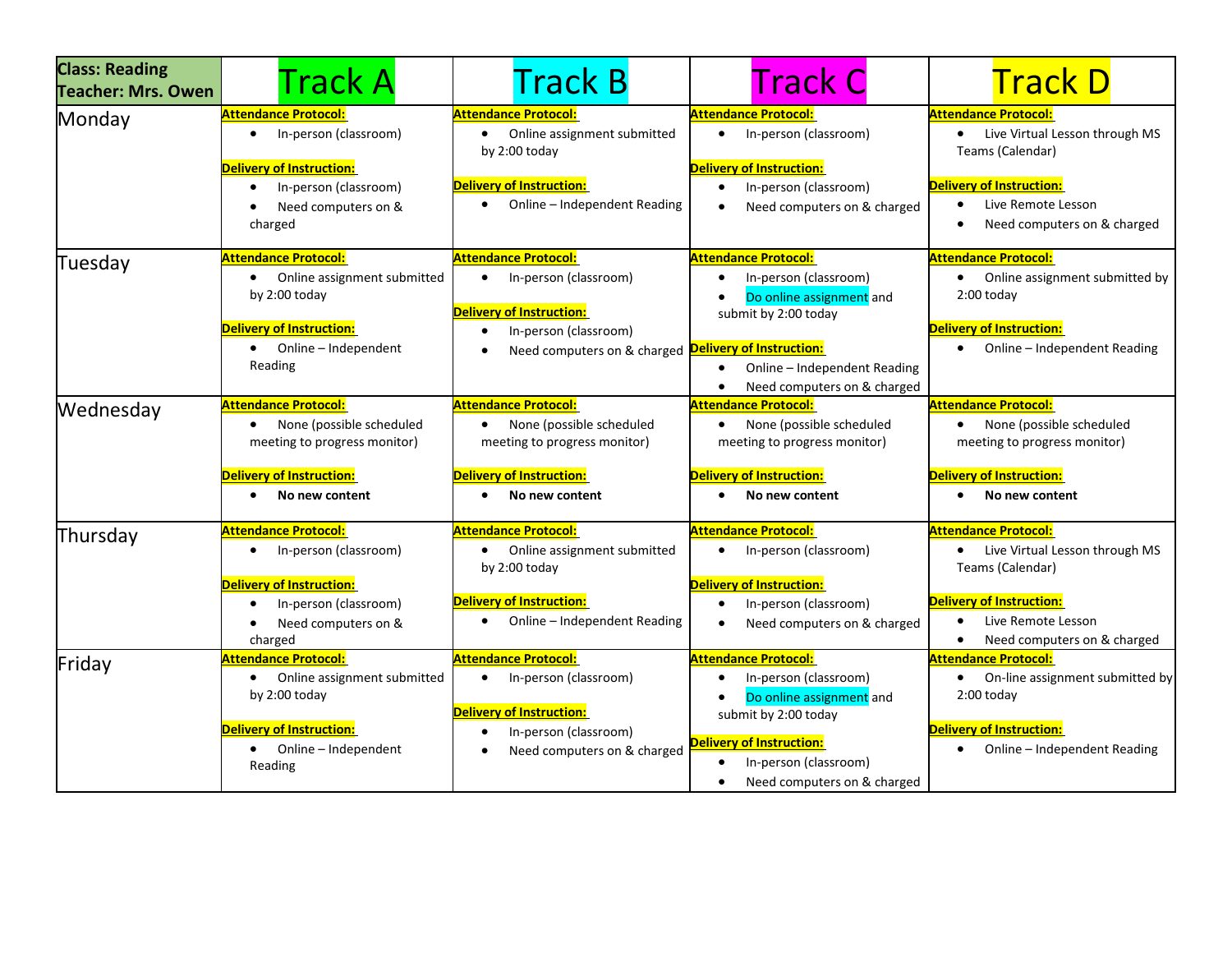| <b>Class: Resource</b><br><b>Teacher: Mrs.</b><br><b>Swetland</b> | <b>Track A</b>                                                                                                                             | <b>Track B</b>                                                                                                       | <b>Track C</b>                                                                                                     | <b>Track D</b>                                                               |
|-------------------------------------------------------------------|--------------------------------------------------------------------------------------------------------------------------------------------|----------------------------------------------------------------------------------------------------------------------|--------------------------------------------------------------------------------------------------------------------|------------------------------------------------------------------------------|
| Monday                                                            | <b>Attendance Protocol:</b>                                                                                                                | <b>Attendance Protocol:</b><br>Online assignment<br>$\bullet$<br>submitted by 2:00 today                             | <b>Attendance Protocol:</b><br>In-person (classroom)<br>$\bullet$                                                  | <b>Attendance Protocol</b>                                                   |
|                                                                   | <b>Delivery of Instruction:</b>                                                                                                            | Delivery of Instruction:<br>• Online - Independent<br>Reading                                                        | <b>Delivery of Instruction:</b><br>In-person (classroom)<br>$\bullet$<br>Need computers on &<br>charged            | Delivery of Instruction:                                                     |
| Tuesday                                                           | <b>Attendance Protocol:</b><br>Online assignment<br>$\bullet$<br>submitted by 2:00 today                                                   | <b>Attendance Protocol:</b><br>In-person (classroom)<br>$\bullet$                                                    | <b>Attendance Protocol:</b><br>• In-person (classroom)                                                             | <b>Attendance Protocol:</b>                                                  |
|                                                                   | <b>Delivery of Instruction:</b><br>• Online – Independent<br>Reading                                                                       | <b>Delivery of Instruction:</b><br>In-person (classroom)<br>Need computers on &<br>charged                           | <b>Delivery of Instruction:</b><br>• Online – Independent<br>Reading<br>Need computers on &<br>charged             | Delivery of Instruction:                                                     |
| Wednesday                                                         | <b>Attendance Protocol:</b><br>• None (possible scheduled<br>meeting to progress monitor)                                                  | <b>Attendance Protocol:</b><br>None (possible scheduled<br>$\bullet$<br>meeting to progress monitor)                 | <b>Attendance Protocol:</b><br>• None (possible scheduled<br>meeting to progress monitor)                          | <b>Attendance Protocol:</b><br>None<br>$\bullet$<br>Delivery of Instruction: |
|                                                                   | <b>Delivery of Instruction:</b><br>No new content                                                                                          | <b>Delivery of Instruction:</b><br>No new content<br>$\bullet$                                                       | <b>Delivery of Instruction:</b><br>No new content                                                                  | None (possible scheduled<br>meeting discuss needs and/or<br>progress).       |
| Thursday                                                          | <b>Attendance Protocol:</b><br>In-person (classroom)<br>$\bullet$<br><b>Delivery of Instruction:</b><br>In-person (classroom)<br>$\bullet$ | <b>Attendance Protocol:</b><br>Online assignment<br>$\bullet$<br>submitted by 2:00 today<br>Delivery of Instruction: | <b>Attendance Protocol:</b><br>• In-person (classroom)<br><b>Delivery of Instruction:</b><br>In-person (classroom) | <b>Attendance Protocol:</b><br>Delivery of Instruction:                      |
|                                                                   | Need computers on &<br>$\bullet$<br>charged                                                                                                | • Online - Independent<br>Reading                                                                                    | • Need computers on &<br>charged                                                                                   |                                                                              |
| Friday                                                            | <b>Attendance Protocol:</b><br>Online assignment<br>submitted by 2:00 today                                                                | <b>Attendance Protocol:</b><br>In-person (classroom)<br><b>Delivery of Instruction:</b>                              | <b>Attendance Protocol:</b><br>In-person (classroom)<br>Do online assignment and<br>submit by 2:00 today           | <b>Attendance Protocol:</b><br><b>Delivery of Instruction:</b>               |
|                                                                   | Delivery of Instruction:<br>• Online - Independent<br>Reading                                                                              | In-person (classroom)<br>Need computers on &<br>charged                                                              | <b>Delivery of Instruction:</b><br>In-person (classroom)<br>Need computers on &<br>charged                         |                                                                              |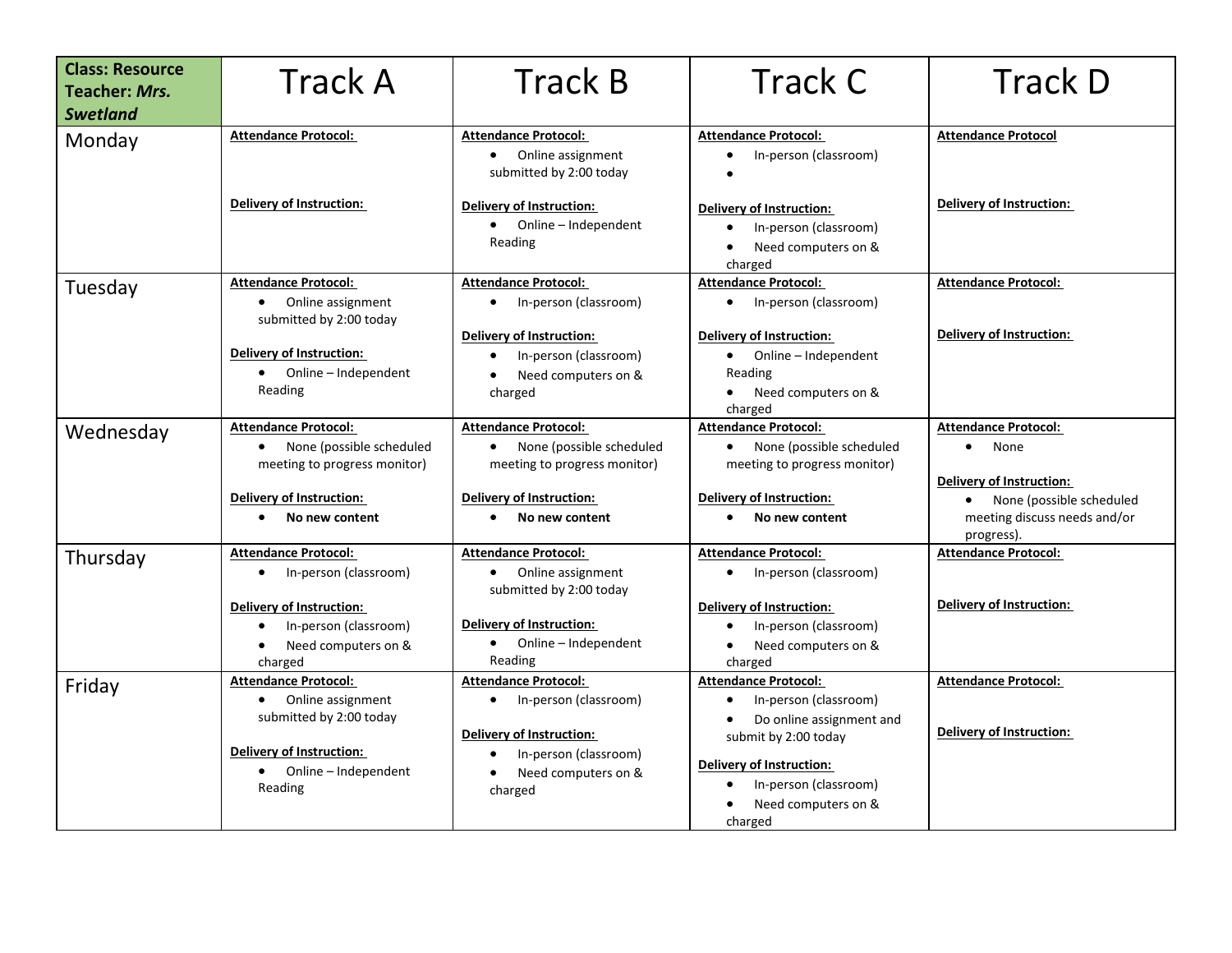| <b>Class: Phys. Ed.</b><br><b>Teacher: Dept.</b> | Track A                                                                                                                                                                                                                                      | <b>Track B</b>                                                                                                                                                                                                                                                                         | <b>Track C</b>                                                                                                                            | <b>Track D</b>                                                                                                                                                                                                             |
|--------------------------------------------------|----------------------------------------------------------------------------------------------------------------------------------------------------------------------------------------------------------------------------------------------|----------------------------------------------------------------------------------------------------------------------------------------------------------------------------------------------------------------------------------------------------------------------------------------|-------------------------------------------------------------------------------------------------------------------------------------------|----------------------------------------------------------------------------------------------------------------------------------------------------------------------------------------------------------------------------|
| Monday                                           | <b>Attendance Protocol:</b><br>Attendance will be taken<br>in class.<br><b>Delivery of Instruction:</b><br>PE activities.                                                                                                                    | <b>Attendance Protocol:</b><br>Login into teams, send chat or<br>complete assignment.<br>Delivery of Instruction:<br>Written assignments, read<br>$\bullet$<br>articles, complete<br>workout/activity or watch<br>the assigned video.                                                  | <b>Attendance Protocol:</b><br>PE activities.<br>$\bullet$<br><b>Delivery of Instruction:</b><br>PE activities.                           | <b>Attendance Protocol:</b><br>Send chat message on PE<br>day<br>Go to Teams page to<br>$\bullet$<br>check daily/weekly<br>assignments<br><b>Delivery of Instruction:</b><br>Work on assignments on<br>$\bullet$<br>PE day |
| Tuesday                                          | <b>Attendance Protocol:</b><br>Login into teams, send chat or<br>complete assignment.<br><b>Delivery of Instruction:</b><br>Written assignments, read<br>$\bullet$<br>articles, complete<br>workout/activity or watch<br>the assigned video. | <b>Attendance Protocol:</b><br>Attendance will be taken<br>$\bullet$<br>in class.<br><b>Delivery of Instruction:</b><br>PE activities.                                                                                                                                                 | <b>Attendance Protocol:</b><br>$\bullet$<br>PE activities.<br>$\bullet$<br><b>Delivery of Instruction:</b><br>PE activities.<br>$\bullet$ | <b>Attendance Protocol:</b><br>As above<br><b>Delivery of Instruction:</b><br>As above                                                                                                                                     |
| Wednesday                                        | <b>Attendance Protocol:</b><br>none<br><b>Delivery of Instruction:</b>                                                                                                                                                                       | <b>Attendance Protocol:</b><br>none<br>$\bullet$<br>Delivery of Instruction:                                                                                                                                                                                                           | <b>Attendance Protocol:</b><br>none<br>$\bullet$<br><b>Delivery of Instruction:</b>                                                       | <b>Attendance Protocol:</b><br>none<br><b>Delivery of Instruction:</b>                                                                                                                                                     |
| Thursday                                         | <b>Attendance Protocol:</b><br>Attendance will be taken<br>$\bullet$<br>in class.<br><b>Delivery of Instruction:</b><br>PE activities.<br>$\bullet$                                                                                          | <b>Attendance Protocol:</b><br>$\bullet$<br>Login into teams, send<br>$\bullet$<br>chat or complete<br>assignment.<br><b>Delivery of Instruction:</b><br>$\bullet$<br>Written assignments, read<br>$\bullet$<br>articles, complete<br>workout/activity or watch<br>the assigned video. | <b>Attendance Protocol:</b><br>PE activities.<br>$\bullet$<br><b>Delivery of Instruction:</b><br>PE activities.                           | <b>Attendance Protocol:</b><br>As above<br>$\bullet$<br><b>Delivery of Instruction:</b>                                                                                                                                    |
| Friday                                           | <b>Attendance Protocol:</b><br>Login into teams, send chat or<br>complete assignment.<br><b>Delivery of Instruction:</b><br>Written assignments, read<br>$\bullet$<br>articles, complete                                                     | <b>Attendance Protocol:</b><br>$\bullet$<br>Attendance will be taken<br>$\bullet$<br>in class.<br><b>Delivery of Instruction:</b><br>$\bullet$<br>PE activities.                                                                                                                       | <b>Attendance Protocol:</b><br>PE activities.<br>$\bullet$<br><b>Delivery of Instruction:</b><br>PE activities.                           | <b>Attendance Protocol:</b><br>As above<br><b>Delivery of Instruction:</b>                                                                                                                                                 |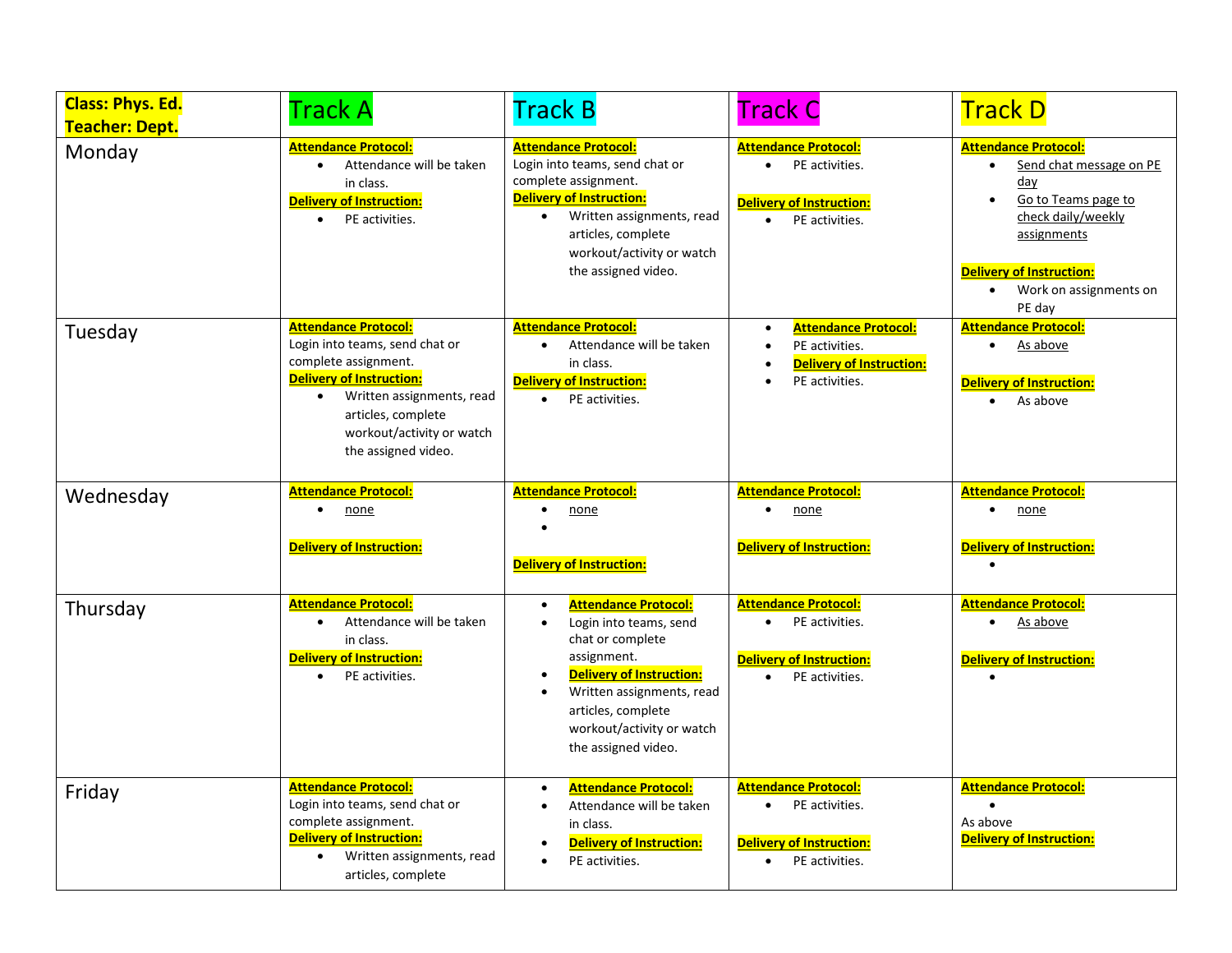| workout/activity or watch |  |  |
|---------------------------|--|--|
| the assigned video.       |  |  |
|                           |  |  |

| <b>Class: Music</b><br><b>Teacher: Scalise</b> | <b>Track A</b>                               | <b>Track B</b>                               | <b>Track C</b>                                            | <b>Track D</b>                                  |
|------------------------------------------------|----------------------------------------------|----------------------------------------------|-----------------------------------------------------------|-------------------------------------------------|
| Monday                                         | <b>Attendance Protocol:</b>                  | <b>Attendance Protocol:</b>                  | <b>Attendance Protocol:</b>                               | <b>Attendance Protocol:</b>                     |
| For Chorus and                                 | In person<br>٠                               | <b>Attend Teams Meeting</b><br>video call    | In person<br>$\bullet$                                    | <b>Attend Teams Meeting</b><br>video call       |
| <b>General Music</b>                           | <b>Delivery of Instruction:</b>              |                                              | <b>Delivery of Instruction:</b>                           |                                                 |
|                                                | In person<br>$\bullet$                       | <b>Delivery of Instruction:</b>              | In person<br>$\bullet$                                    | <b>Delivery of Instruction:</b>                 |
|                                                |                                              | Participate in class                         |                                                           | Participate in class                            |
|                                                |                                              | through the Teams<br>Meeting                 |                                                           | through the Teams<br>Meeting                    |
| Tuesday                                        | <b>Attendance Protocol:</b>                  | <b>Attendance Protocol:</b>                  | <b>Attendance Protocol:</b>                               | <b>Attendance Protocol:</b>                     |
| For Chorus and                                 | <b>Attend Teams Meeting</b>                  | In person<br>$\bullet$                       | In person<br>$\bullet$                                    | <b>Attend Teams Meeting</b>                     |
|                                                | video call                                   | Delivery of Instruction:                     | <b>Delivery of Instruction:</b>                           | video call                                      |
| <b>General Music</b>                           | <b>Delivery of Instruction:</b>              | In person                                    | In person<br>$\bullet$                                    | <b>Delivery of Instruction:</b>                 |
|                                                | Participate in class through the             |                                              |                                                           | Participate in class<br>$\bullet$               |
|                                                | <b>Teams Meeting</b>                         |                                              |                                                           | through the Teams                               |
| Wednesday                                      | <b>Attendance Protocol:</b>                  | <b>Attendance Protocol:</b>                  | <b>Attendance Protocol:</b>                               | Meeting<br><b>Attendance Protocol:</b>          |
|                                                | No class meeting                             | No class meeting                             | No class meeting                                          | Check ins if needed                             |
|                                                |                                              |                                              |                                                           |                                                 |
|                                                | <b>Delivery of Instruction:</b>              | Delivery of Instruction:                     | <b>Delivery of Instruction:</b>                           | <b>Delivery of Instruction:</b>                 |
| Thursday                                       | <b>Attendance Protocol:</b>                  | <b>Attendance Protocol:</b>                  | <b>Attendance Protocol:</b>                               | <b>Attendance Protocol:</b>                     |
| <b>General Music ONLY</b>                      | In person                                    | <b>Attend Teams Meeting</b>                  | In person<br>$\bullet$                                    | <b>Attend Teams Meeting</b>                     |
|                                                |                                              | video call                                   |                                                           | video call                                      |
|                                                | <b>Delivery of Instruction:</b><br>In person | <b>Delivery of Instruction:</b>              | <b>Delivery of Instruction:</b><br>In person<br>$\bullet$ | <b>Delivery of Instruction:</b>                 |
|                                                |                                              | Participate in class                         |                                                           | Participate in class                            |
|                                                |                                              | through Teams Meeting                        |                                                           | through the Teams                               |
|                                                |                                              |                                              |                                                           | <b>Meeting</b><br>Need computers on and charged |
| Friday                                         | <b>Attendance Protocol:</b>                  | <b>Attendance Protocol:</b>                  | <b>Attendance Protocol:</b>                               | <b>Attendance Protocol:</b>                     |
|                                                | <b>Attend Teams Meeting</b>                  | In person                                    | In person<br>$\bullet$                                    | <b>Attend Teams Meeting</b><br>$\bullet$        |
| <b>General Music ONLY</b>                      | video call                                   |                                              |                                                           | video call                                      |
|                                                | <b>Delivery of Instruction:</b>              | <b>Delivery of Instruction:</b><br>In person | <b>Delivery of Instruction:</b><br>In person<br>$\bullet$ | <b>Delivery of Instruction:</b>                 |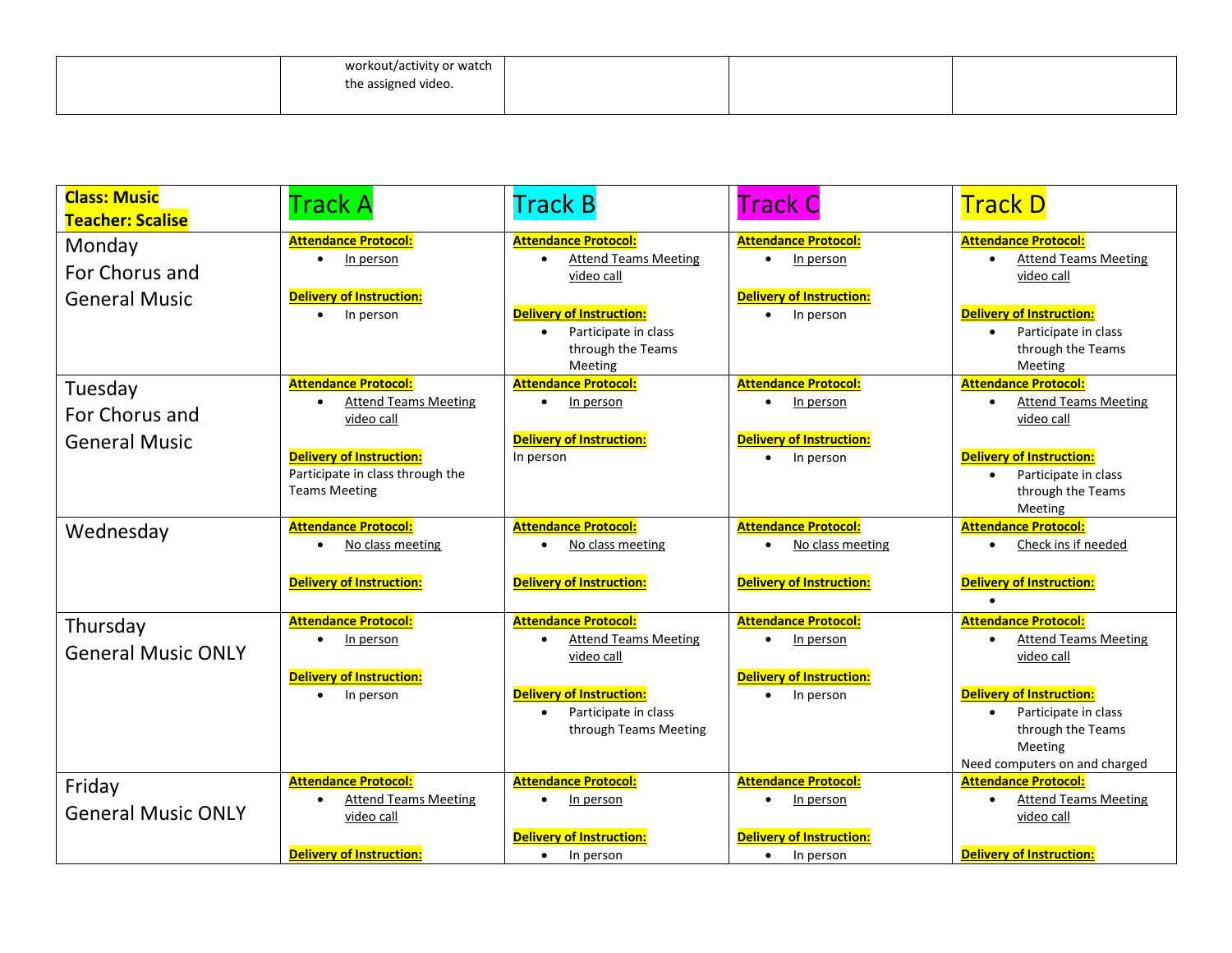| Participate in class through the |  | ficipate in class through the<br>Parti. |
|----------------------------------|--|-----------------------------------------|
| <b>Teams Meeting</b>             |  | <b>Teams Meeting</b>                    |

| <b>Teacher: Mrs. Dibble</b> | <b>Track A</b>                                                                                                                                                                                                                                                    | Track B                                                                                                                                                                                                                                                                        | <b>Track C</b>                                                                                                                                                                    | <b>Track D</b>                                                                                                                                                                                                                                                                 |
|-----------------------------|-------------------------------------------------------------------------------------------------------------------------------------------------------------------------------------------------------------------------------------------------------------------|--------------------------------------------------------------------------------------------------------------------------------------------------------------------------------------------------------------------------------------------------------------------------------|-----------------------------------------------------------------------------------------------------------------------------------------------------------------------------------|--------------------------------------------------------------------------------------------------------------------------------------------------------------------------------------------------------------------------------------------------------------------------------|
| Monday                      | <b>Attendance Protocol:</b><br>In-Person (classroom)<br>$\bullet$<br><b>Delivery of Instruction:</b><br>Live remote<br>$\bullet$<br>lesson/everyone will be<br>taught same lesson                                                                                 | <b>Attendance Protocol:</b><br>Virtual-required to join<br>$\bullet$<br>meeting through teams<br>and stay on for lesson;<br>dismissed at teacher<br>discretion<br><b>Delivery of Instruction:</b><br>Live remote<br>$\bullet$<br>lesson/everyone will be<br>taught same lesson | <b>Attendance Protocol:</b><br>In-Person (classroom)<br>$\bullet$<br><b>Delivery of Instruction:</b><br>Live remote<br>$\bullet$<br>lesson/everyone will be<br>taught same lesson | <b>Attendance Protocol:</b><br>Virtual-required to join<br>$\bullet$<br>meeting through teams<br>and stay on for lesson;<br>dismissed at teacher<br>discretion<br><b>Delivery of Instruction:</b><br>Live remote<br>$\bullet$<br>lesson/everyone will be<br>taught same lesson |
| Tuesday                     | <b>Attendance Protocol:</b><br>Virtual-required to join<br>$\bullet$<br>meeting through teams<br>and stay on for lesson;<br>dismissed at teacher<br>discretion<br><b>Delivery of Instruction:</b><br>Live remote<br>lesson/everyone will be<br>taught same lesson | <b>Attendance Protocol:</b><br>In-Person (classroom)<br>$\bullet$<br><b>Delivery of Instruction:</b><br>Live remote<br>$\bullet$<br>lesson/everyone will be<br>taught same lesson                                                                                              | <b>Attendance Protocol:</b><br>In-Person (classroom)<br>$\bullet$<br><b>Delivery of Instruction:</b><br>Live remote<br>$\bullet$<br>lesson/everyone will be<br>taught same lesson | <b>Attendance Protocol:</b><br>Virtual-required to join<br>$\bullet$<br>meeting through teams<br>and stay on for lesson;<br>dismissed at teacher<br>discretion<br><b>Delivery of Instruction:</b><br>Live remote<br>$\bullet$<br>lesson/everyone will be<br>taught same lesson |
| Wednesday                   | <b>Attendance Protocol:</b><br>Meet as needed<br>$\bullet$<br><b>Delivery of Instruction:</b><br>No new content; work on<br>assignments due                                                                                                                       | <b>Attendance Protocol:</b><br>Meet as needed<br><b>Delivery of Instruction:</b><br>No new content; work on<br>$\bullet$<br>assignments due                                                                                                                                    | <b>Attendance Protocol:</b><br>Meet as needed<br><b>Delivery of Instruction:</b><br>No new content; work on<br>$\bullet$<br>assignments due                                       | <b>Attendance Protocol:</b><br>Meet as needed<br>$\bullet$<br><b>Delivery of Instruction:</b><br>No new content; work on<br>$\bullet$<br>assignments due                                                                                                                       |
| Thursday                    | <b>Attendance Protocol:</b><br>In-Person (classroom)<br>$\bullet$<br><b>Delivery of Instruction:</b>                                                                                                                                                              | <b>Attendance Protocol:</b><br>Virtual-required to join<br>$\bullet$<br>meeting through teams<br>and stay on for lesson;                                                                                                                                                       | <b>Attendance Protocol:</b><br>In-Person (classroom)<br>$\bullet$<br><b>Delivery of Instruction:</b>                                                                              | <b>Attendance Protocol:</b><br>Virtual-required to join<br>$\bullet$<br>meeting through teams<br>and stay on for lesson;                                                                                                                                                       |